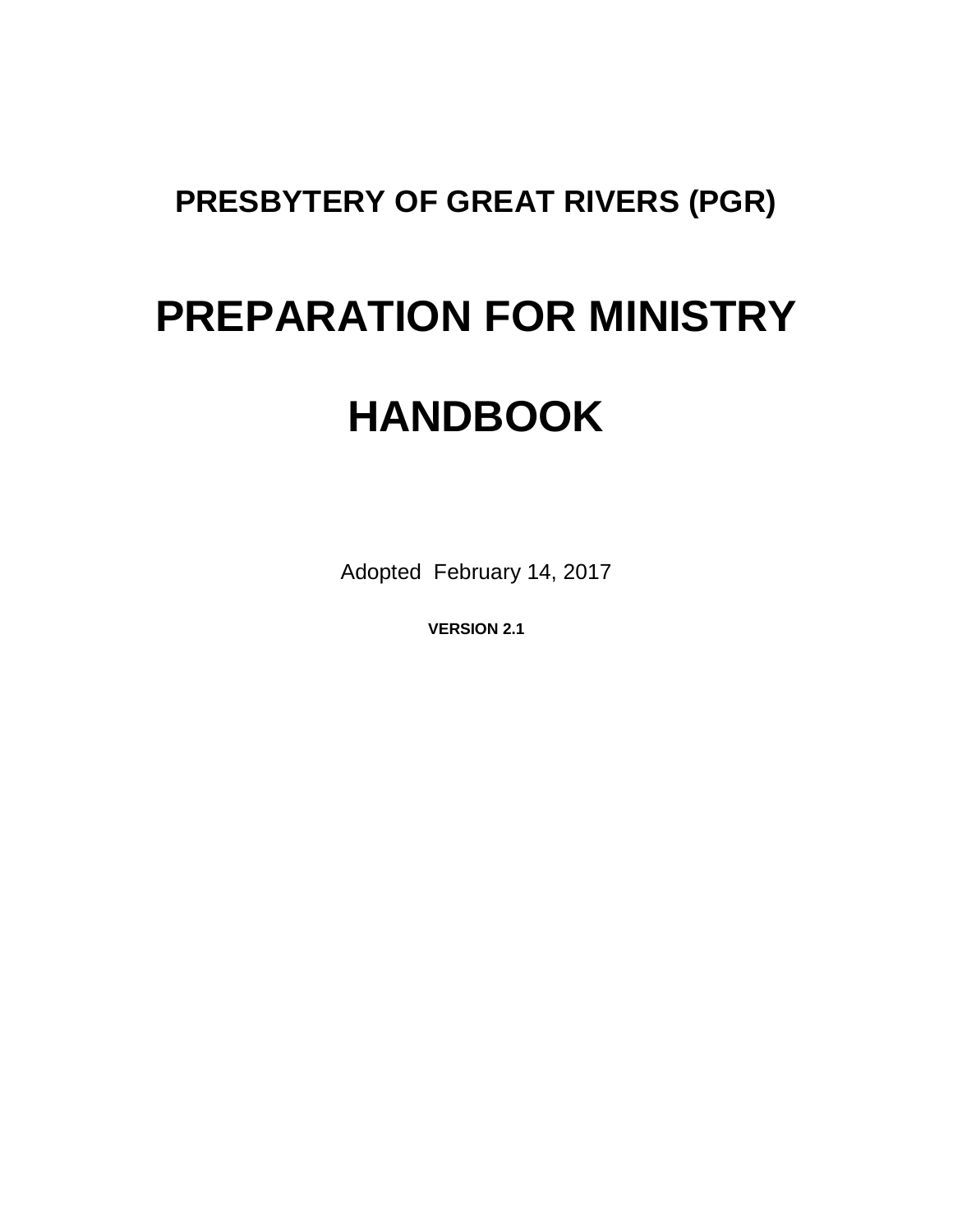## **TABLE OF CONTENTS**

## SECTION ONE - AN OVERVIEW OF THE PROCESS

| I.  |    |             |  |  |  |  |
|-----|----|-------------|--|--|--|--|
| ΙΙ. |    |             |  |  |  |  |
|     |    |             |  |  |  |  |
|     |    | $1_{\cdot}$ |  |  |  |  |
|     |    | 2.          |  |  |  |  |
|     |    | 3.          |  |  |  |  |
|     |    | 4.          |  |  |  |  |
|     | B. |             |  |  |  |  |
|     |    |             |  |  |  |  |
|     |    | 2.          |  |  |  |  |
|     |    | 3.          |  |  |  |  |
|     |    | 4.          |  |  |  |  |
|     |    |             |  |  |  |  |
|     |    |             |  |  |  |  |
| В.  |    |             |  |  |  |  |
|     |    |             |  |  |  |  |
| D.  |    |             |  |  |  |  |
| Е.  |    |             |  |  |  |  |
|     | Е. |             |  |  |  |  |

## SECTION TWO - ROLES AND RESPONSIBILITIES OF PARTICIPANTS

## **SECTION THREE - RESOURCES**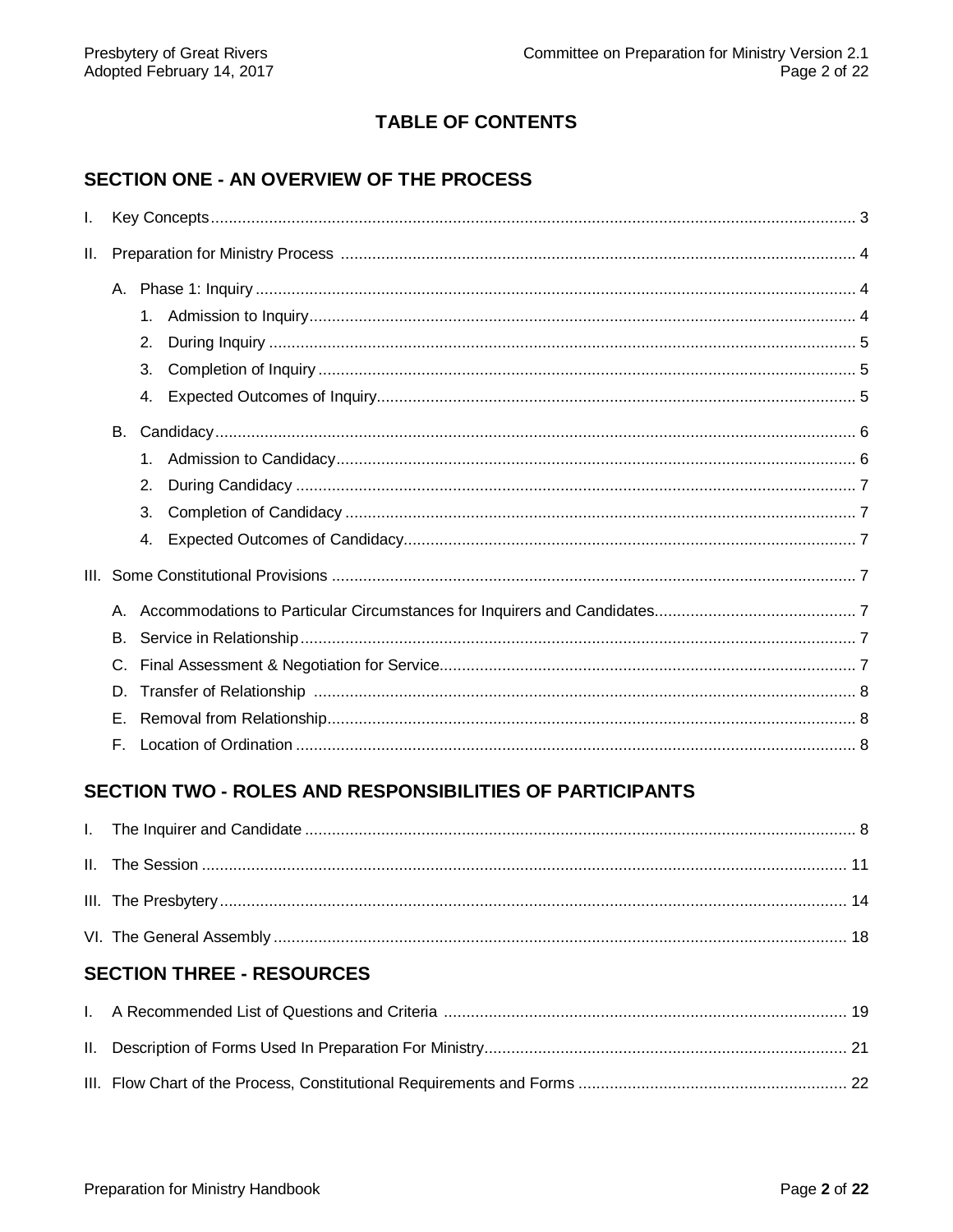## *SECTION ONE: An Overview of the Process*

## **I. KEY CONCEPTS**

The preparation for ministry process is grounded in an understanding of Christian vocation as a response to God's preeminent grace which calls all Christians to ministry, whatever their occupations. Some among them are called by the Holy Spirit, through the church, to the ministry of the Word and Sacrament.

**Covenant relationships** acknowledge that the Christian community's primary commitment is to God. In the context of this commitment to and covenant relationship with God, the Inquirer or Candidate and the Committee on Preparation for Ministry negotiate between themselves additional covenant agreements. These agreements affirm their mutual responsibility and provide the means for planning and evaluating the Inquirer's or Candidate's progress in preparing for the ministry of the Word and Sacrament.

The resulting **ongoing relationships** take seriously the unique background, experience and personal attributes that each person brings to the process. They enable the sharing of deep convictions, an enhanced understanding of the demands of ministry, and the self-evaluation that are essential to the process. Professional and spiritual guidance and personal support develop naturally within the context of such relationships.

**Consultations** with the Inquirer or Candidate are based on specific goals in five areas of growth development and on specific "expected outcomes" for both the Inquiry and Candidacy Phases. The purpose of consultations is to help the Committee on Preparation for Ministry work with the individual at her or his current level of achievement and, through guided conversations and the mutual negotiation of new learning contracts, to stimulate further growth in specific areas.

**The process of examination and ordination is shared** by both the Candidate's presbytery and the presbytery of call. Having guided and evaluated the Candidate's progress through the cumulative series of consultations, the Candidate's presbytery meets with the Candidate in a final consultation to assess her or his readiness to receive a call. When a call is extended by a church in another presbytery, the presbytery of call ordinarily has the responsibility to examine, ordain and install Candidates. (G-2.0702). A candidate may request to be ordained in his/her presbytery of care,

**Shared mutual accountability** characterizes the preparation for ministry process. The Inquirer or Candidate shares responsibility for her or his movement through the process and for planning and evaluating her or his growth.

**The pastor and session** are responsible for helping members of the congregation understand what Christian vocation means. This is the critical foundational step in the preparation for ministry process. The pastor and session are expected to provide the context within which individuals can discern the call to the ministry of the Word and Sacrament and understand the nature of this ministry. They help Inquirers evaluate the suitability of their gifts and provide pastoral care and support during the preparation for ministry process. Acting as advocate for the Inquirer or Candidate, the session, through its moderator and presbytery commissioner(s), can call the presbytery's Committee on Preparation for Ministry to accountability in fulfilling its responsibilities.

The **presbytery**, through the Committee on Preparation for Ministry (CPM), provides pastoral care, guidance, support and evaluation of Inquirers and Candidates.

The **theological institution** provides academic, field education and professional resources in the guidance and evaluation of Inquirers or Candidates.

The preparation for ministry process is one of **continuing development**. By providing a supportive community in which the Inquirer or Candidate assumes increasing responsibility for decisions made throughout the process, it introduces him or her to skills for self-development, goal-setting and self-evaluation. The individual is encouraged to develop these skills into conscious, disciplined planning for personal and professional growth which should continue throughout his or her ministry.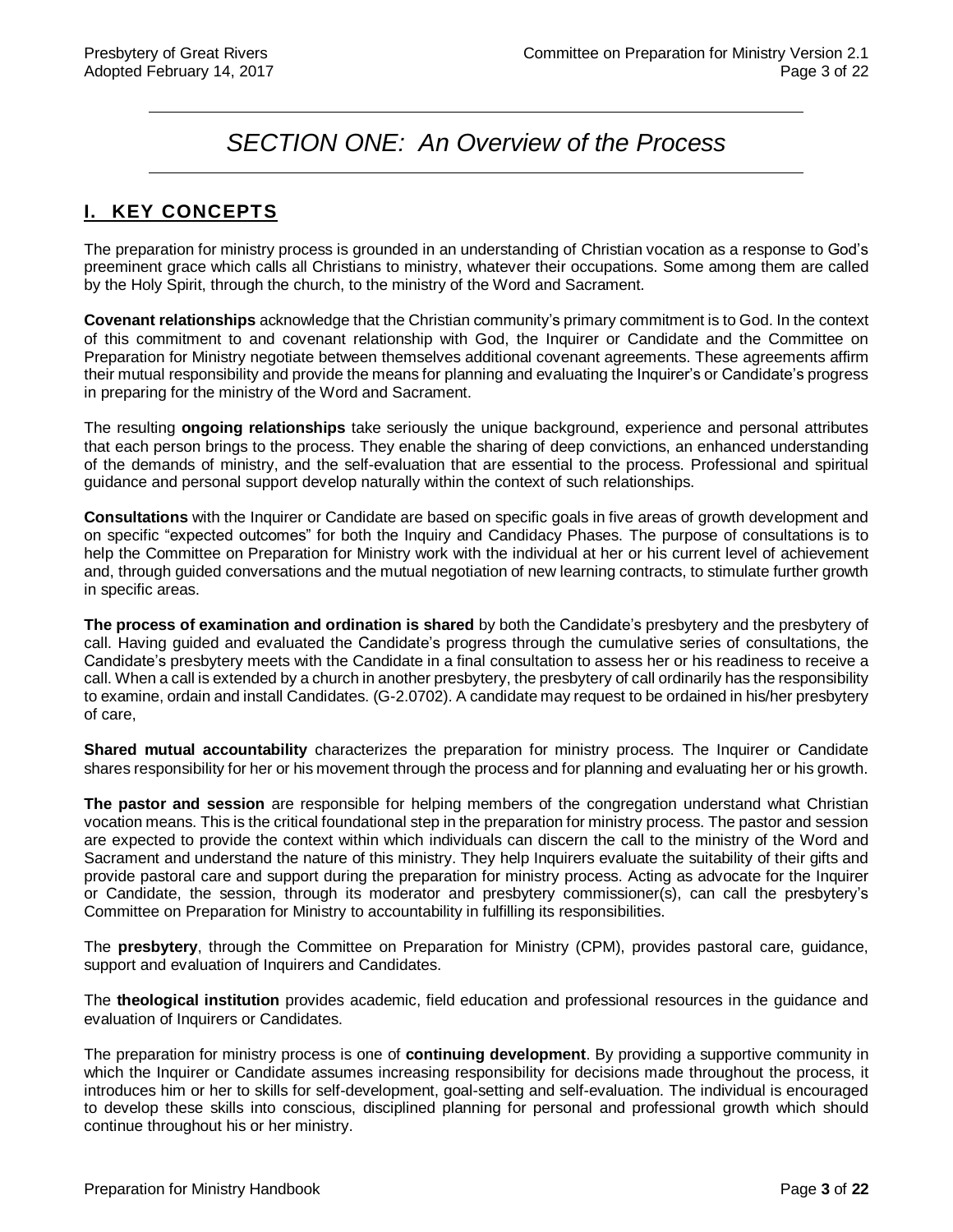## **II. PREPARATION FOR MINISTRY PROCESS G-2.06**

The Preparation for Ministry process involves two phases: Inquiry and Candidacy.

Both the Inquiry Phase and the Candidacy Phase of the process nurture and test the individual's development in five key areas:

- **Education for Ministry**, which includes evaluation of the individual's academic potential and progress and reflection on the purpose of educational experiences and on their relation to preparation for the ministry of the Word and Sacrament;
- **Spiritual Development**, which provides a framework in which individuals can reflect on their personal faith journeys and their spiritual practices to discern the will of God in their lives;
- **Interpersonal Relations** which provide opportunities to reflect on how an individual relates to others, one's own leadership style, and what this means in terms of the ministry of the Word and Sacrament;
- **Personal Growth**, through which persons reflect on who they are, what areas they need to develop, how to understand their call, and how to develop personal stewardship;
- **Professional Development**, to help persons develop specific skills that will enhance their effectiveness as ministers of the Word and Sacrament and as presbyters. To understand one's ministry context, the congregation, is important. Also needed is the ability to deal with conflict that may emerge in the congregation one serves.

During both the Inquiry Phase and the Candidacy Phase, the individual's progress is measured by specific expected outcomes formulated in light of these five growth areas. It is important that the expected outcomes be understood as essential goals rather than simply as minimum requirements to be met or papers to be written. These expected outcomes serve as the focus of ongoing consultations between the Inquirer or Candidate and the session and the presbytery's Committee on Preparation for Ministry.

The process of Inquiry and Candidacy is most effective when it reflects the biblical theme of the covenant relationship. That is, when it is both a response to God's faithfulness and an expression of the concern people have for one another. The process further affirms that all aspects of the church's life are based upon God's gracious promises and on the belief, that God's self-giving love undergirds all that the church is and does. Throughout the entire process, all who are involved in the covenant relationship need to approach their tasks with seriousness and diligence, communicating openly and intentionally with each other.

#### **A. Phase 1: Inquiry G-2.0603**

The purpose of the inquiry phase is to provide an opportunity for the church and those who believe themselves called to ordered ministry as teaching elders to explore that call together so that the presbytery can make an informed decision about the inquirer's suitability for ordered ministry.

#### **1. Admission to Inquiry**

A member of a congregation is considered for enrollment as an Inquirer when he or she approaches the session about the possibility of becoming a Minister of Word and Sacraments and formally agrees with the session and with the presbytery's Committee on Preparation for Ministry to explore the implications of this quest. Enrollment is intended to be a thoughtful and deliberate step; people are encouraged to take this formal action soon after they have made their personal decision to explore this ministry so that the presbytery's Committee can provide them with support and counsel as early as possible. The process and requirement of the inquiry phase can be as follows:

- a. A person desiring to become an Inquirer shall indicate to the session of the particular church a desire to explore the personal implications of becoming a Minister of Word and Sacraments.
- b. The person shall have been an active member of that particular church for at least six months
- c. The session shall contact the Committee on Preparation for Ministry for orientation to the process used in that presbytery.
- d. The session shall consult with the person and, if the individual requests to be enrolled as an Inquirer, shall make a recommendation to presbytery through the Stated Clerk with respect to the request. The Stated Clerk shall communicate this request to the Committee on Preparation for Ministry Moderator.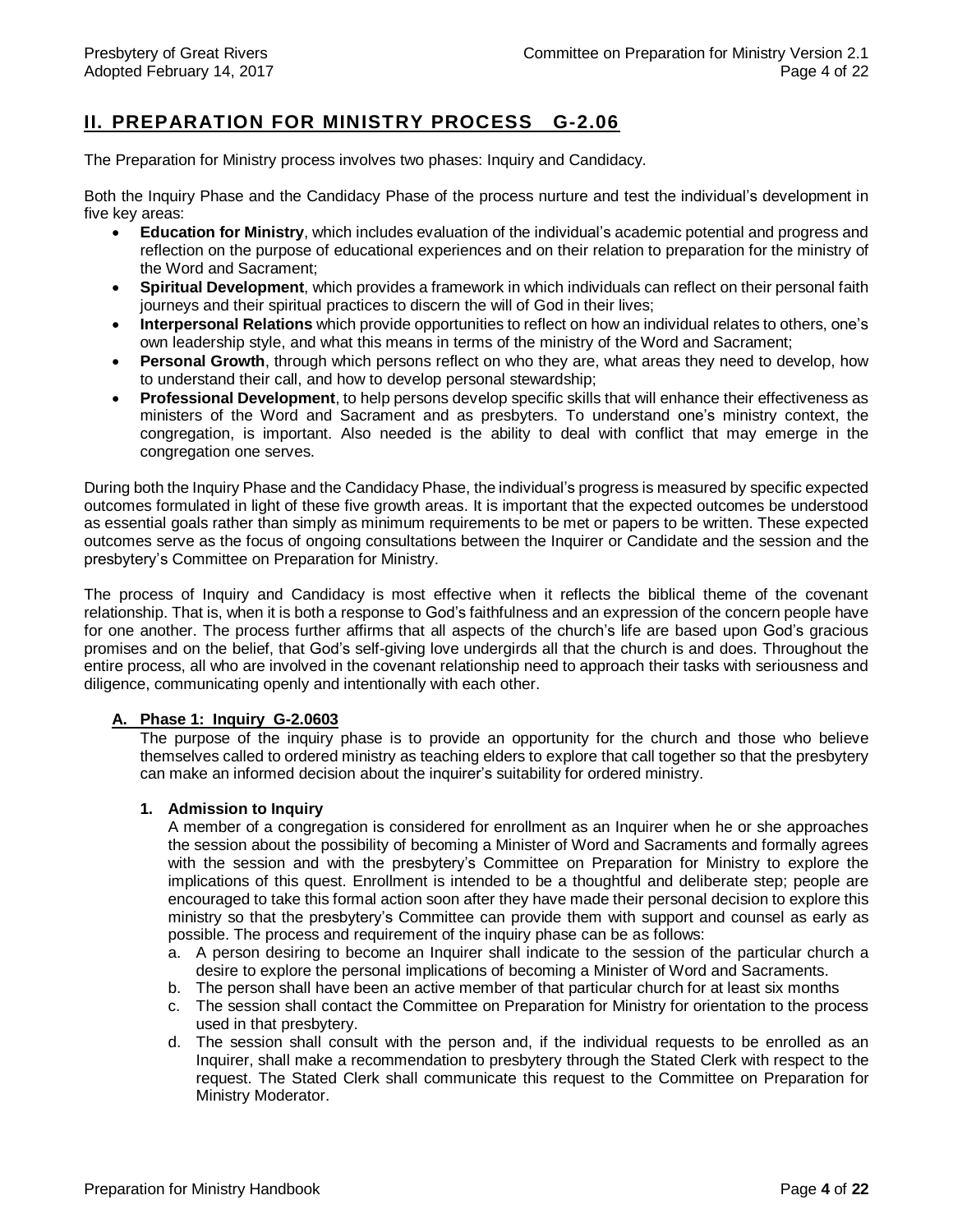- e. Upon receipt of the recommendation of the session, the Committee on Preparation for Ministry shall recommend to the presbytery whether to enroll the person as an Inquirer. The Committee on Preparation for Ministry shall interview the person before making its recommendation. The date of the presbytery's action to enroll shall be the beginning of the covenant relationship. This covenant relationship shall be at least two years, at least one year of which shall be as a Candidate. (G-2.0602)
- f. The phase of inquiry shall be of sufficient length for the Inquirer, the session, and the Committee on Preparation for Ministry to decide whether the Inquirer should apply to become a Candidate. During this time, the Committee on Preparation for Ministry shall make use of resources such as information provided by the Inquirer, personal references, and reports from counseling services, the session, and the Inquirer's institution of learning, if the Inquirer is a student.

#### **2. During Inquiry**

Before deciding whether to apply for candidacy and in order to remain in good standing the Inquirer must consult at least once a year with the Committee on Preparation for Ministry. During each consultation, the Committee and the Inquirer assess her or his progress toward previously established goals and together negotiate appropriate new goals. The Committee votes at each consultation whether the Inquirer will continue in the process.

#### **3. Completion of Inquiry**

The Inquiry Phase concludes when the Committee on Preparation for Ministry knows the Inquirer well enough to determine whether or not to recommend that the presbytery receive him or her as a candidate.

#### **4. Expected Outcomes of Inquiry**

By the end of the inquiry phase, each Inquirer will demonstrate adequate promise for ministry by presenting to CPM in writing:

- a. a statement of his or her understanding of Christian vocation in the Reformed tradition and how it relates to his or her sense of call;
- b. a statement of personal faith which incorporates an understanding of the Reformed tradition;
- c. an analysis of at least one concept from the personal faith statement regarding what it suggests about God, humanity, and their interrelationships;
- d. a statement of what it means to be Presbyterian, indicating how that awareness grows out of participation in the life of a particular church;
- e. a statement of self-understanding which reflects the Inquirer's personal and cultural background and includes a concern for maintaining spiritual, physical, and mental health;
- f. statement of his or her understanding of the task Minister of Word and Sacraments perform, including an awareness of his or her specific gifts for ministry as a Minister of Word and Sacraments and of areas in which growth is needed.
- g. A report from Vocational Assessment Counseling assessing the Inquirer's fitness for ministry. Customarily, the cost of this assessment is shared in equal parts by the Inquirer, his/her congregation and the Presbytery of Great Rivers. The inquirer must sign a release for the report to go to the CPM.

#### **B. Phase 2: Candidacy G-2.0604**

The purpose of this phase is to provide opportunities for the church to support persons received as Candidates in their preparation for being ordained as Minister of Word and Sacraments.

It is the responsibility of the Committee on Preparation for Ministry to create an environment in which the uniqueness of each individual Candidate is taken seriously. As partners in a covenant relationship, both the Committee and the Candidate are encouraged to work together as they plan for and evaluate the Candidate's growth and development.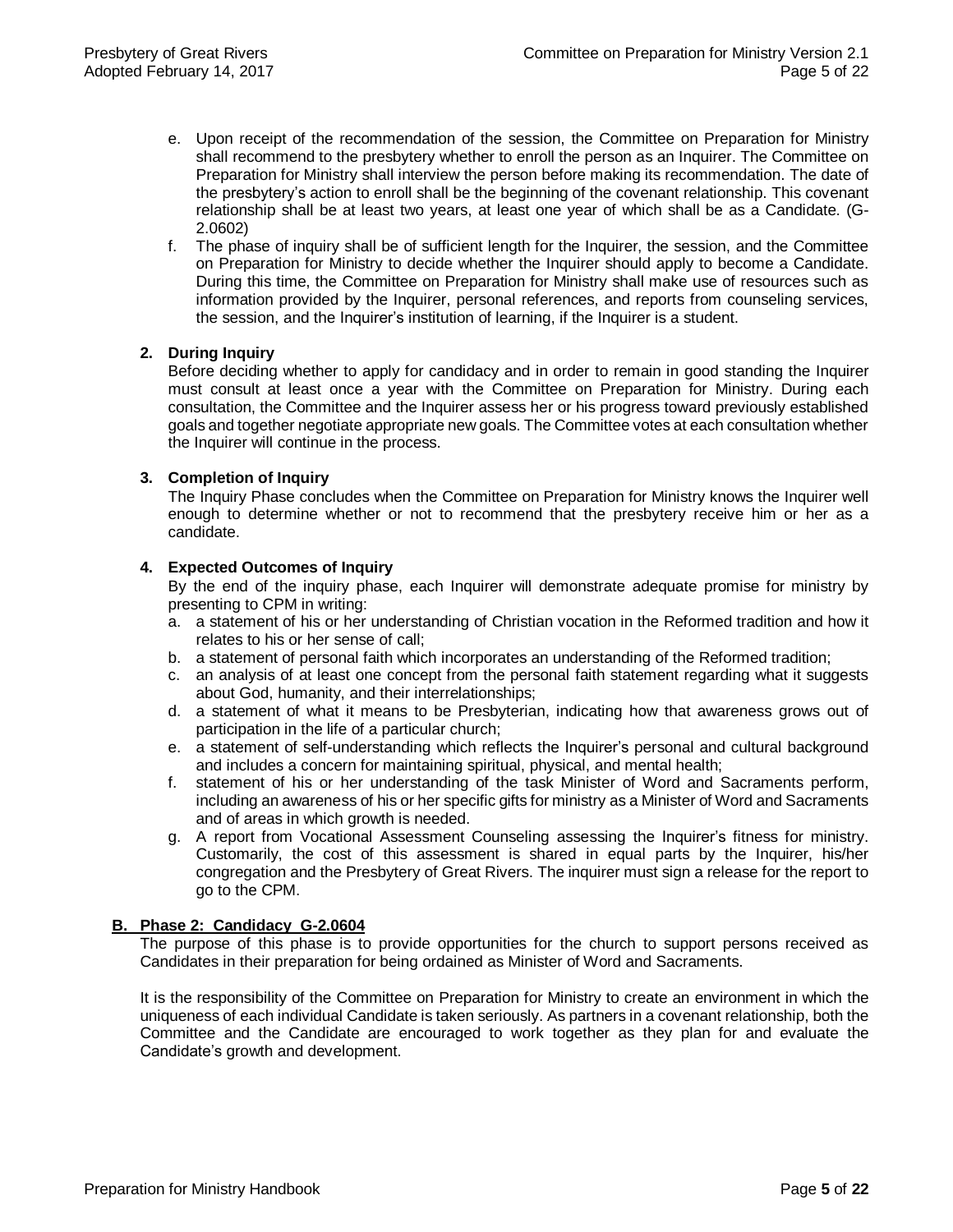#### **1. Admission to Candidacy**

An Inquirer becomes a Candidate by action of presbytery. At that time the Candidate formally agrees to accept the presbytery's supervision in her or his preparation for the office of Minister of Word and Sacraments.

The process of the candidacy phase can be as follows:

- a. An Inquirer shall apply to the presbytery through the session of his or her church and the presbytery's Committee on Preparation for Ministry to become a Candidate for the office of Minister of Word and Sacraments.
- b. The session shall confer with the Inquirer, review the evidence of the inquiry phase, and make recommendations to the presbytery through the Stated Clerk with respect to the Inquirer's application. The Stated Clerk shall communicate this information to the CPM moderator.
- c. The Committee on Preparation for Ministry shall confer with the Inquirer and review the evidence which indicates whether the Inquirer is ready to proceed to candidacy
- d. The Committee on Preparation for Ministry shall make a definite recommendation to the presbytery with respect to whether the Inquirer should be received as a Candidate. Presbytery shall act on every committee recommendation regarding application for candidacy.
- e The presbytery shall receive the report and recommendation of its committee and shall examine the Inquirer in person with respect to his or her Christian faith, forms of Christian service undertaken, and motives for seeking the ministry.
- f. If the examination is approved, the presbytery shall receive the Inquirer as a Candidate after the following manner. The moderator shall propose the following questions to the inquirer:
	- (1) Do you believe yourself to be called by God to the office of Minister of Word and Sacraments?
	- (2) Do you promise in reliance upon the grace of God to maintain a Christian character and conduct, and to be diligent and faithful in making full preparation for this ministry?
	- (3) Do you accept the proper supervision of the presbytery in matters that concern your preparation for this ministry?
	- (4) Do you desire now to be received by this presbytery as a Candidate for the office of Minister of Word and Sacraments in the PCUSA?
- g. If these questions are answered in the affirmative, a brief charge shall be given, the Candidate's name shall be recorded on the presbytery's roll of Candidates, and the proceedings shall close with prayer.
- h. A presbytery may provide, at the request of the Candidate and his or her session, for the service of reception to be conducted by a commission of presbytery in the presence of the Candidate's congregation.

#### **2. During Candidacy**

The covenant relationship between the Candidate and the presbytery is expressed through the negotiation and review of a series of learning contracts based on the expected outcomes for this phase. To remain in good standing, there must be consultations at least once a year, in which both the Committee and the Candidate assess her or his progress toward completion of previously established goals and negotiate appropriate new goals. It is essential that during each consultation the decision be made as to whether Candidacy should be continued, especially if it becomes clear that adequate growth is not taking place. The Committee votes at each consultation whether the Candidate will continue in the process.

#### **3. Completion of Candidacy**

Candidacy continues until the presbytery acts in one of three ways to remove the Candidate's name from the Roll of Candidates:

- a. Completion of the preparation for ministry process with a call to the ministry of the office of Minister of Word and Sacraments. In this case, the following steps are involved:
	- (1) the Committee on Preparation for Ministry determines that the Candidate is ready to be examined for ordination;
	- (2) the Candidate receives a call; and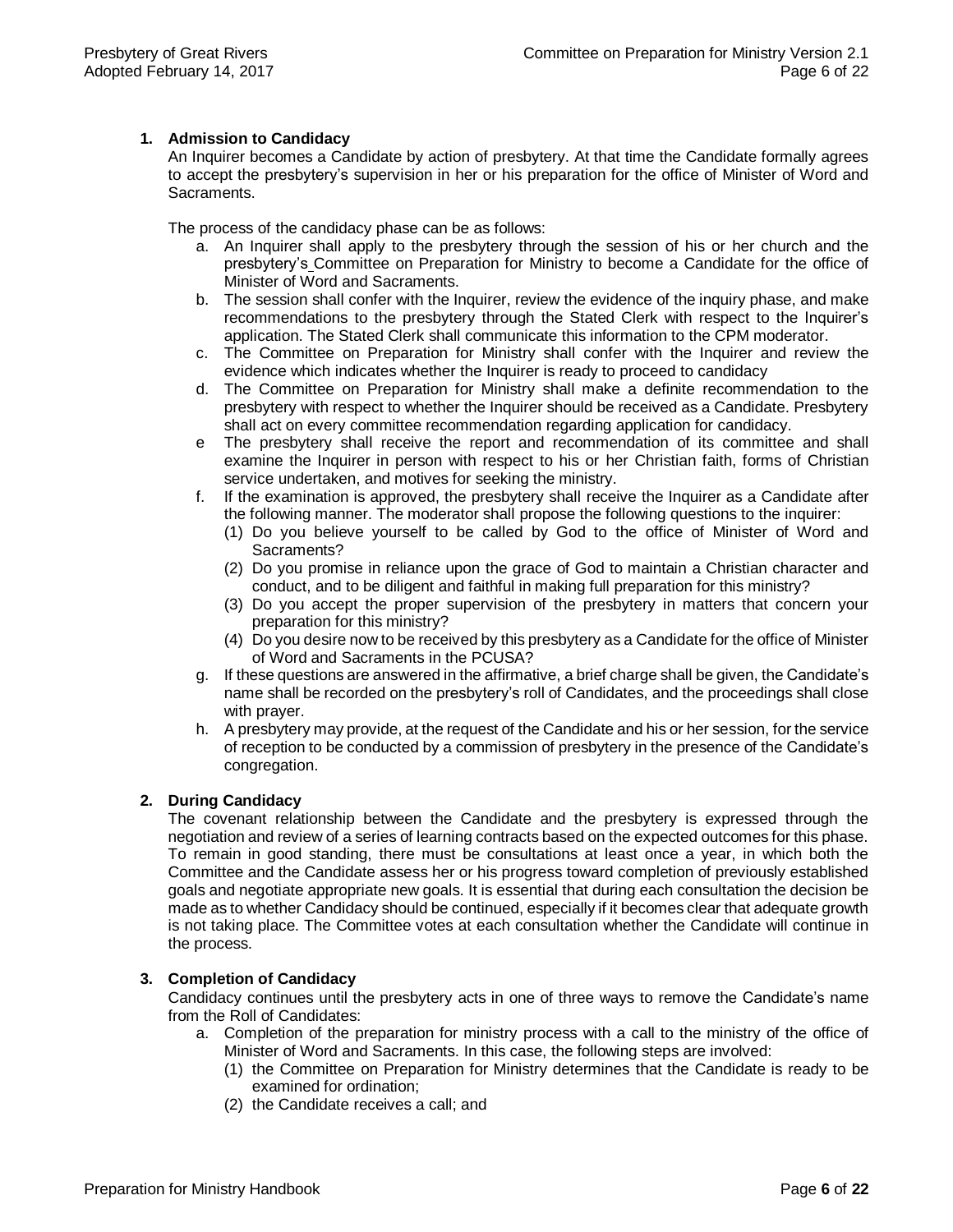- (3) the Candidate is ordinarily examined and approved for ordination by the presbytery of call (G-2.0702) A candidate may request to be ordained in his/her presbytery of care,
- (4) a candidate shall not be ordained before the full two-year period of covenant relationship required, at least one year of which shall be as a Candidate. (G-2.0602)
	- b. Withdrawal by the Candidate; (G-2.0609)
	- c. Removal by the presbytery; (G-2.0609)
- **4. Expected Outcomes of Candidacy/ Requirements to be certified ready to receive a call.** By the end of the candidacy phase, each candidate to be ordained shall demonstrate readiness to begin the office of Minister of Word and Sacraments by meeting all of the requirements of G-2.0607.

## **III. Some Constitutional Provisions**

#### *A. Accommodations to Particular Circumstances for Inquirers and Candidates (G-2.0610)*

• Some accommodations and waivers are possible. See G-2.0610.

#### *B. Service in Covenant Relationship (G-2.0606)*

• Some requirements are made about service to a congregation by a candidate/inquirer.

#### **C. Final Assessment and Negotiation for Service (G-2.0607)**

A candidate having completed or nearly completed the minimum two-year covenant relationship (G-2.0602) "may not enter into negotiation for his or her service as a teaching elder without approval of the presbytery of care. The presbytery shall record when it has certified a candidate ready for examination by a presbytery for ordination, pending a call. Evidence of readiness to begin ordered ministry as a teaching elder shall include:

- a) a candidate's wisdom and maturity of faith, leadership skills, compassionate spirit, honest repute, and sound judgment;
- b) a transcript showing graduation, with satisfactory grades, at a regionally accredited college or university;
- c) a transcript from a theological institution accredited by the Association of Theological Schools acceptable to the presbytery, showing a course of study including Hebrew and Greek, exegesis of the Old and New Testaments using Hebrew and Greek, satisfactory grades in all areas of study, and graduation or proximity to graduation; and
- d) examination materials, together with evaluations that declare those materials satisfactory in the areas covered by any standard ordination examination approved by the General Assembly. Such examinations shall be prepared and administered by a body created by the presbyteries.

#### *D. Transfer of Relationship (G-2.0608)*

At the request of the inquirer or candidate and with the approval of the sessions and presbyteries involved, a presbytery may transfer the covenant relationship of an inquirer or candidate.

#### *E. Removal from Relationship (G-2.0609)*

An inquirer or candidate may, after consultation with the session and the presbytery, withdraw from covenant relationship. A presbytery may also, for sufficient reasons, remove an individual's name from the roll of inquirers and candidates, reporting this action and the reasons to the session, to the individual, and, if appropriate, to the educational institution in which the individual is enrolled. Prior to taking such action, the presbytery or the Committee on Preparation for Ministry shall make a reasonable attempt to give the candidate or inquirer an opportunity to be heard concerning the proposed removal.

#### *F. Location of Ordination (G-2.0702)*

The presbytery placing the call to the candidate for ministry shall ordinarily examine, ordain, and install the candidate.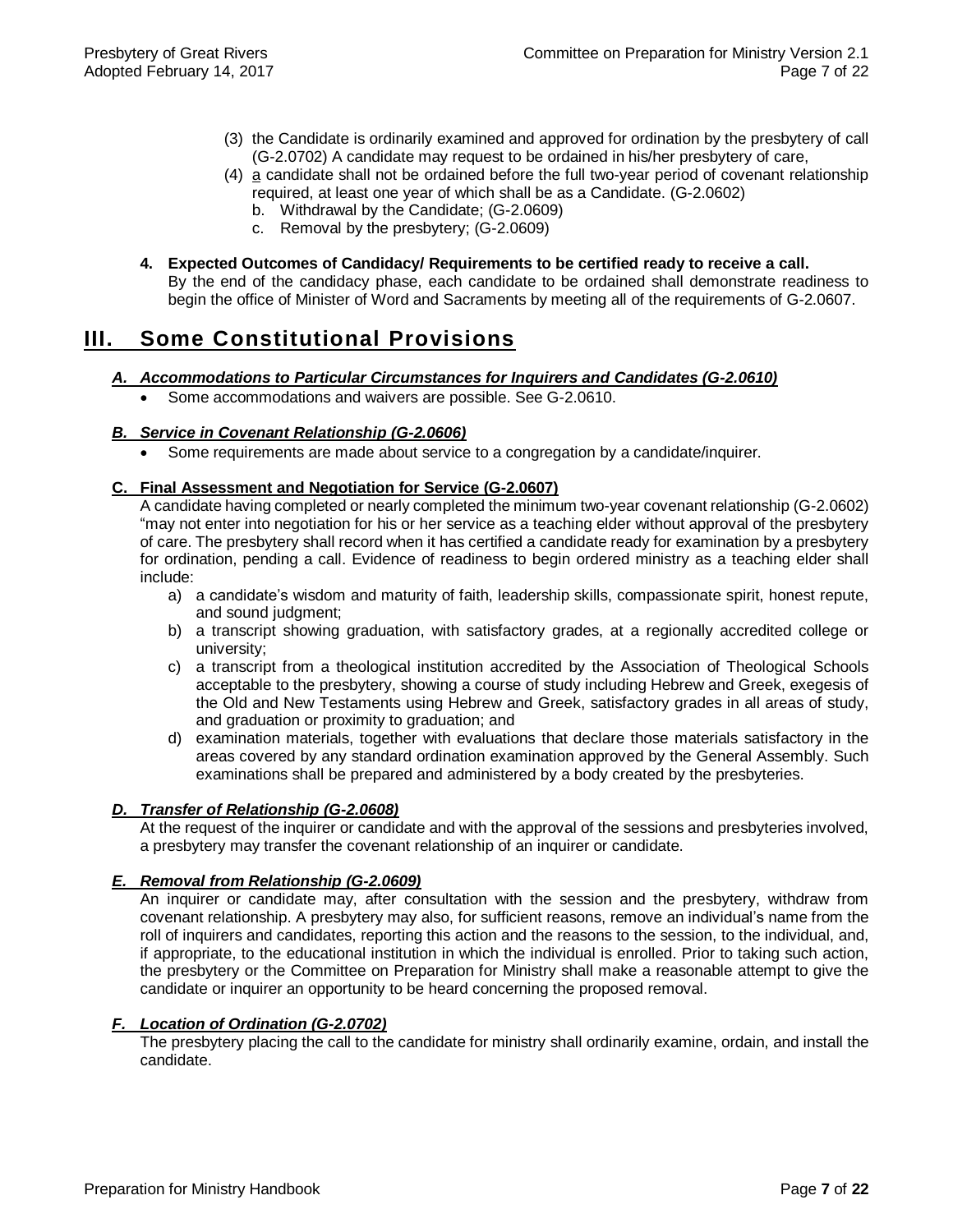## *Section Two: Roles and Responsibilities of Participants*

## **I. THE INQUIRER AND CANDIDATE**

#### *A. Role of Inquirers and Candidates*

Responding to God's call to ministry is an exhilarating and demanding experience. The ministry of the Word and Sacrament is particularly challenging to prepare for and to fulfill. It stretches every human capacity and touches every dimension of life.

As a person discerns his or her call and begins the process of preparation for ministry, the counsel and guidance of the pastor and session of the home church are available, along with that of presbytery and the theological institution.

The denomination has designed the process of preparation for ministry to enable one to participate fully in discerning the type of ministry for which she or he is best suited and to plan and evaluate one's own preparation and development in consultation with the presbytery's Committee on Preparation for Ministry. Although demanding, the process is not intended to be simply a series of imposed requirements; its focus is, rather, on the covenant relationships between persons who are deeply committed to the church and those who are preparing for ministry. As an individual enters into these relationships and assumes responsibility for moving through the process according to the guidelines provided, and maintains regular and open contact with the persons and committees involved, he or she can expect a rich and rewarding experience.

#### *B. Responsibilities of Inquirers and Candidates*

- **1. Before the Process Begins**
	- Participate actively in the life and mission of the Church.
	- Initiate discussions of a sense of call with pastor, college chaplain or other spiritual advisor, or persons whose opinions one respects.
	- Be an active member of a Presbyterian Church (U.S.A.) congregation for at least six months.

#### **2. Phase 1: Inquiry**

To begin the process, indicate to the session the desire to explore the implications of becoming a Minister of Word and Sacraments. At least six months of active church membership is required before this step can be taken. The following forms are found at [http://oga.pcusa.org/section/mid-council](http://oga.pcusa.org/section/mid-council-ministries/prep4min/application-forms/)[ministries/prep4min/application-forms/](http://oga.pcusa.org/section/mid-council-ministries/prep4min/application-forms/)

#### *Individual completes and submits to the moderator of session the following:*

- *A. Form 1A "Application to be enrolled by Presbytery as an Inquirer"*
- *B. Form 1B "Questions for Reflection"*
- *C. Form 1C "Financial Planning for Theological Education"*
- Session fills out and sends to the Committee on Preparation for Ministry: *Form 1D "Session Evaluation and Recommendation"*
- Upon approval of the session, individual requests to be enrolled by presbytery as an Inquirer.

#### *Complete Form 2A, "Report of Consultation Regarding Application" and send a copy with CPM's enrollment report to session for recording of endorsement*.

• Participate in one or more interviews with the presbytery's Committee on Preparation for Ministry.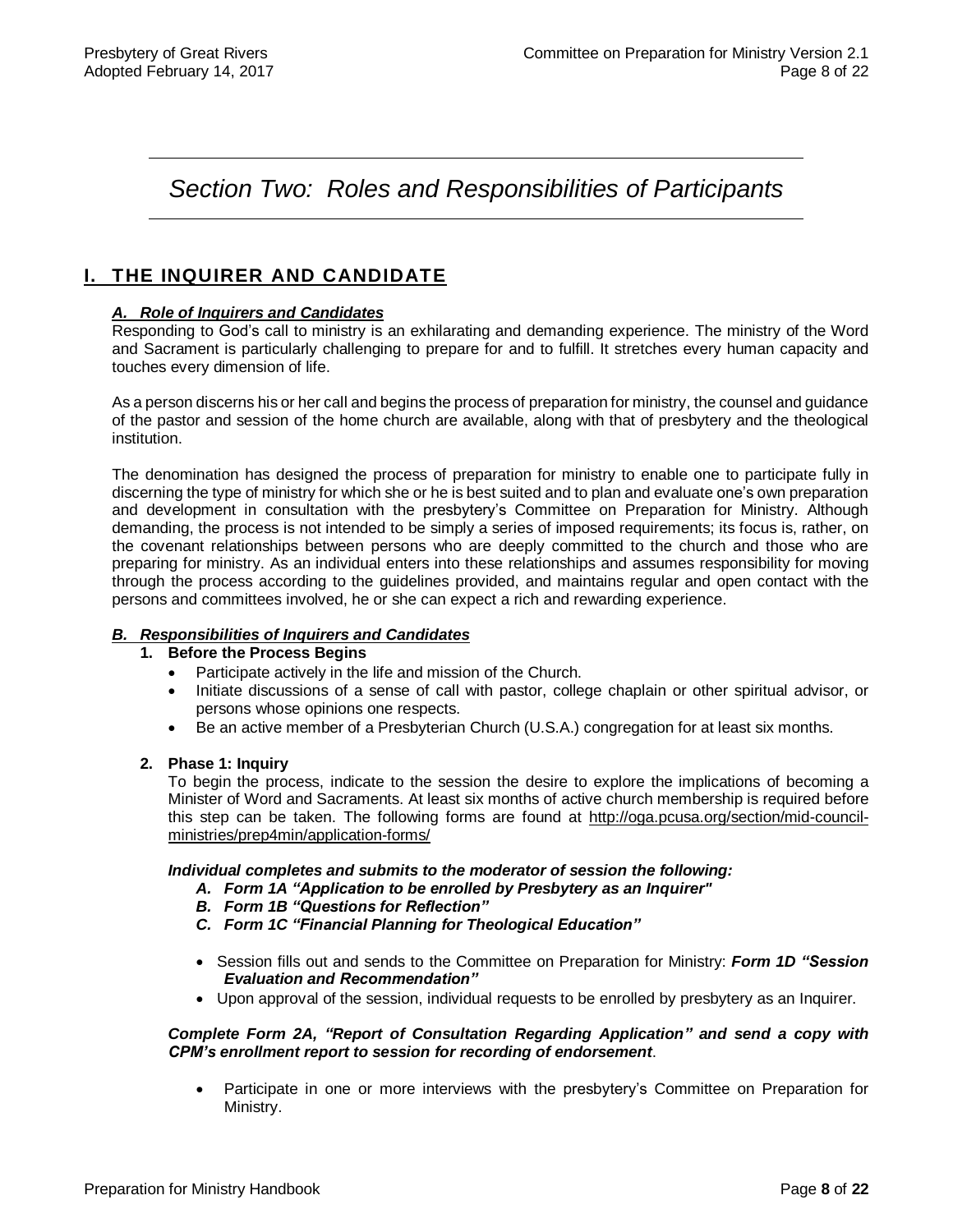It is imperative that the roles, expectations, and responsibilities of Inquirer or Candidate and Committee members be made clear from the beginning. Discuss these issues and negotiate a covenant relationship with the Committee at the first interview or consultation.

#### *Use Form 2B, "Covenant Agreement and Inquirer Release" to formalize this relationship.*

• Throughout the Inquiry Phase, consult with presbytery's Committee on Preparation for Ministry to plan for and evaluate growth and development.

#### *Complete and return Form 3, "Pre-consultation report on development areas" to the Committee on Preparation for Ministry at least 21 days before each Consultation.*

#### *Working jointly with representative(s) of the Committee on Preparation for Ministry, complete Form 4, "Report on Consultation."*

- As requested by the Committee, participate in career counseling.
- Continue active membership and participation in a PCUSA congregation.
- With the approval and under the guidance of the presbytery, engage in some form of service to the church or field education.
- To complete the Inquiry Phase, meet with the session for a review of evidence indicating readiness to proceed to Candidacy.

Adequate promise for ministry must be demonstrated according to the expected outcomes of Inquiry and any other requirements agreed to in previous consultations.

- Meet with presbytery's Committee on Preparation for Ministry for an evaluation of readiness to be recommended to presbytery for reception as a Candidate.
- Adequate promise must again be demonstrated. The Inquiry Phase generally lasts a minimum of one year, but can continue for as long as is necessary to make the decision as to whether a person's God-given gifts will be best utilized through the office of Minister of Word and **Sacraments**
- In case of termination of the covenant relationship with a person who decides against or is denied admission to Candidacy, other ways in which that person might express his or her vocation may be explored through a group discernment process with the aid of the session and the Committee on Preparation for Ministry.

#### **3. Phase 2: Candidacy**

• For admission to Candidacy, apply to presbytery through the session and the presbytery's Committee on Preparation for Ministry. The following forms are found at <http://oga.pcusa.org/section/mid-council-ministries/prep4min/application-forms/>

#### *Complete and submit Form 5A, "Application to be enrolled by Presbytery as a Candidate" to session for review and recommendation to presbytery. Session fills out Form 5B "Session recommendation for Enrollment as Candidate"*

- Once the CPM has officially endorsed the individual for candidacy, the person shall appear before the presbytery to be examined with respect to Christian faith, forms of Christian service undertaken, and motives for seeking the ministry.
- The Candidate and her or his session may request that a commission of presbytery conduct a service of reception in the presence of the Candidate's congregation.
- During Candidacy, maintain a relationship with the Committee on Preparation for Ministry through: consultations held at least annually, participation with committee to negotiate and review learning contracts, participation in reviews of growth and progress, and preparation of reports.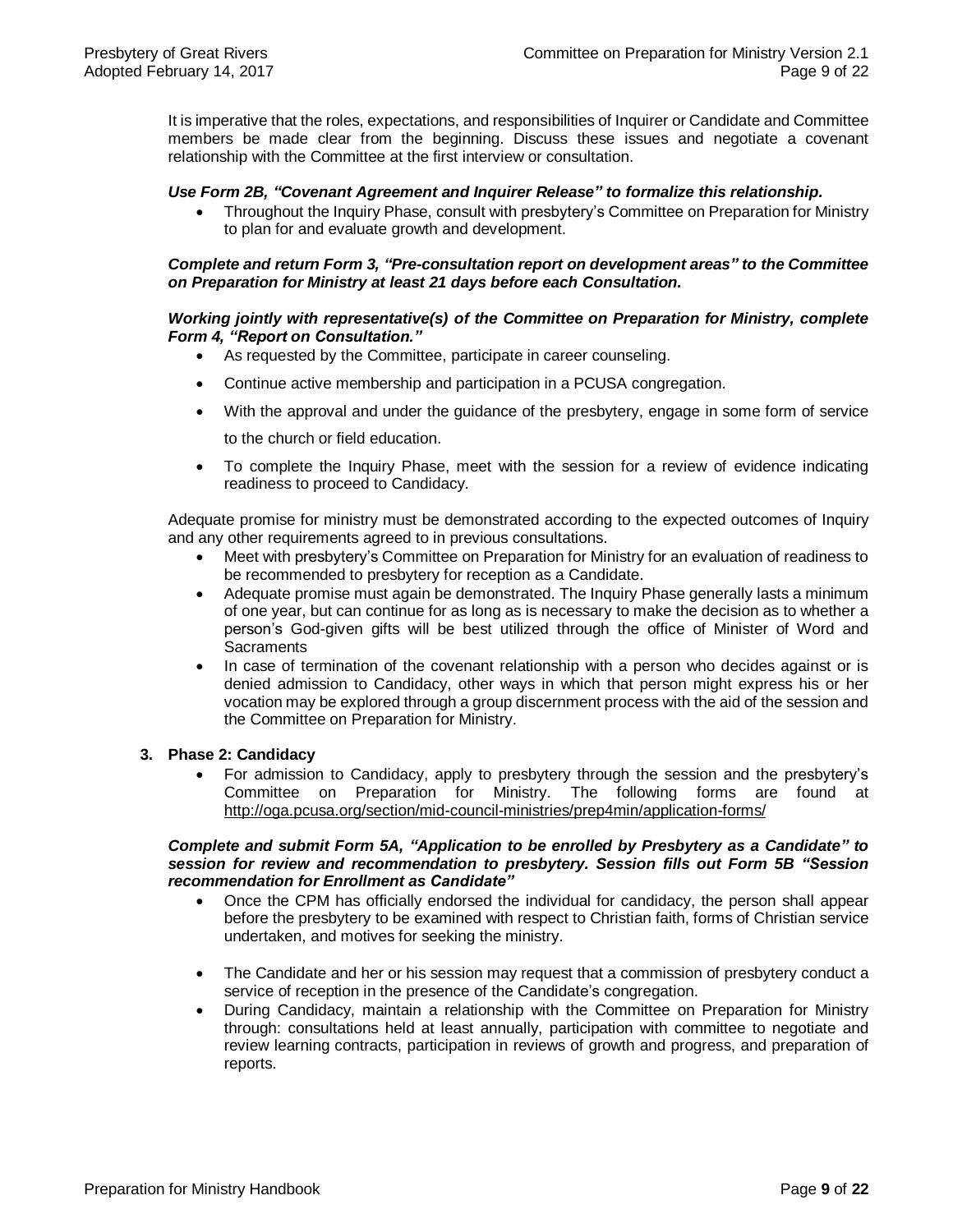#### *Form 3, "Pre-consultation report on development areas" must be submitted before each consultation to fulfill presbytery requirements.*

- Continue active church membership.
- With the approval and under the guidance of presbytery, engage in some form of service to the church or field education.
- Successfully complete course requirements at a regionally accredited college or university and at a theological institution acceptable to the presbytery and accredited by the Association of Theological Schools.
- Successfully complete examinations in the areas covered by Presbytery's Cooperative Committee on Examinations for Candidates.
- Before seeking a call, and ordinarily in the final year of theological education, meet with the Committee on Preparation for Ministry for a final assessment of readiness to receive a call. This consultation focuses on the outcomes of Candidacy.
- Complete Personal Information Form (PIF) and receive approval from the Committee on Preparation for Ministry to explore obtaining a call. Submit the completed PIF to the Church Leadership Connection Office for circulation and participation in the denomination's procedures for exploring a call to service.
- A one page Personal Statement of Faith must be submitted to CPM to be shared during examination by the presbytery.
- Complete examination for ordination, administered on the floor of the presbytery of call.

If the presbytery finds the call in order and determines that it is for the good of the whole church, it shall inform the person being called of its decision and shall proceed to present the call through the presbytery having jurisdiction over the candidate.

To be eligible for ordination, the Book of Order requires a relationship with the presbytery of at least two years, including at least one year as a Candidate. (G-2.0602)

Remember that the church's session continues to act as an advocate during both the Inquiry and Candidacy Phases; through its moderator and presbytery commissioner(s) it can call the presbytery's Committee on Preparation for Ministry to accountability in fulfilling its responsibilities.

Candidacy continues until ordination, withdrawal, or removal.

### **II. THE SESSION**

#### *A. Role of Session*

The pastor and session are responsible for communicating to all church members what is meant by "the ministry of all believers" and for helping members discern and fulfill their Christian vocation.

#### **1. Developing Vocational Awareness**

To ensure that committed, knowledgeable persons continue to be involved in the life and mission of the church and the world, it is essential that the session take seriously its responsibility for developing vocational awareness among members of the congregation. A biblically-grounded, theologically sound understanding of Christian vocation integrated into the church's program will help members recognize opportunities to fulfill their Christian vocation within the context of their secular occupations.

**2. Developing Awareness of the Call to Ministry of the Office of Minister of Word and Sacraments** Members of congregations should also be aware of the Office of Minister of Word and Sacraments as an occupation through which many dimensions of Christian service can be realized. This opportunity should be emphasized in all church programs, from Christian education classes and youth and young adult groups, to men's and women's programs.

It is therefore essential that pastors, sessions and local congregations:

- challenge all members to become aware of their Christian vocation;
- develop and implement thoughtful and creative means by which highly qualified persons may be challenged to consider a vocation in the Office of Minister of Word and Sacraments;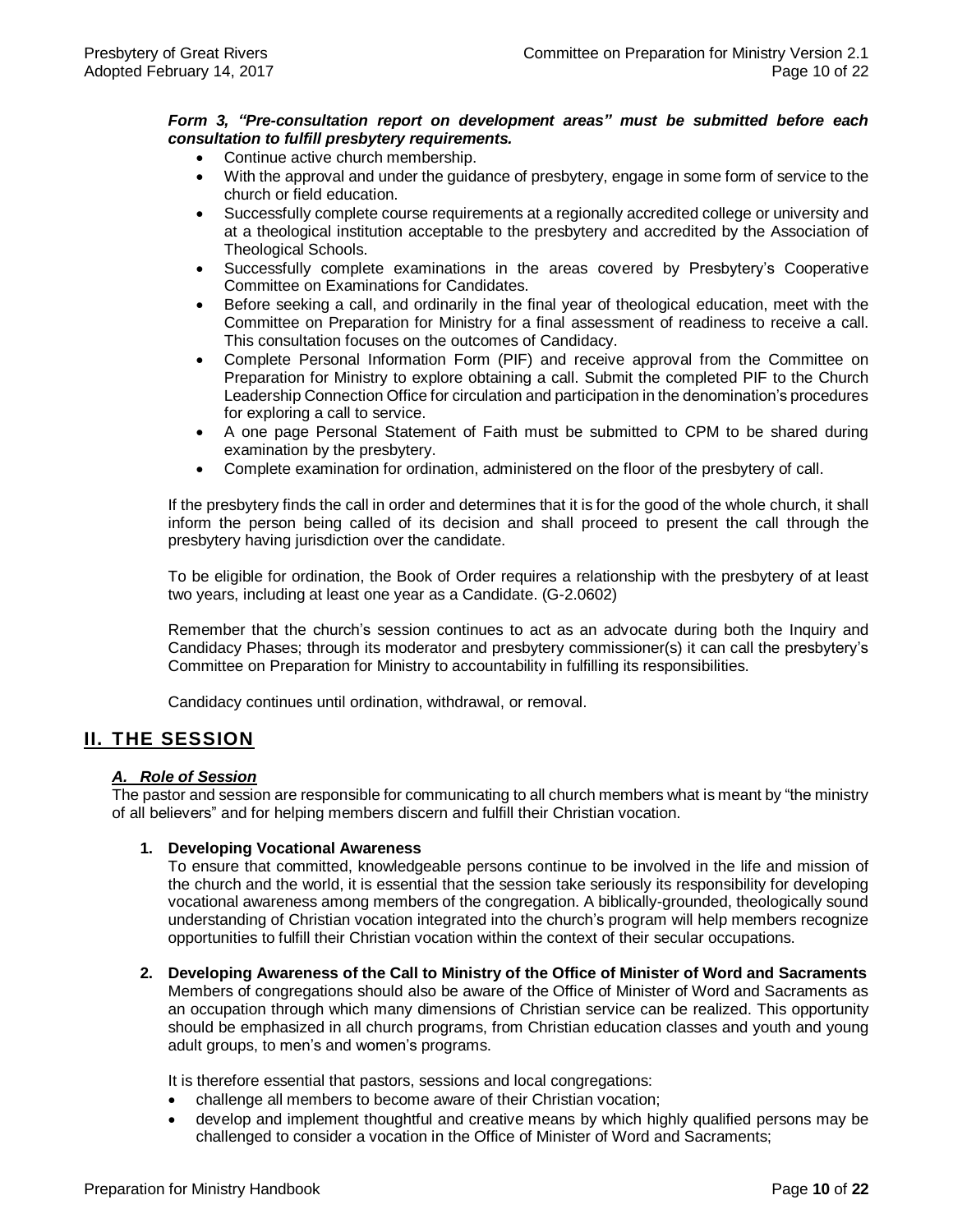- help potential Inquirers get in touch with the presbytery's Committee on Preparation for Ministry as early as possible;
- give high priority to developing and maintaining vital, theologically sound youth programs which are in harmony with the Presbyterian and Reformed traditions; and
- assure that youth ministry leaders are carefully selected and trained, theologically competent and appropriate role models.

#### **3. Exploring the Call to Office of Minister of Word and Sacraments**

When a member of the congregation approaches the pastor and session to express the possibility that she or he has been called to the Office of Minister of Word and Sacraments, the local church is provided with a challenge and an opportunity. It is the session's responsibility to provide a supportive relationship through which it can explore with the individual the personal implications and suitability of a church occupation.

According to the Constitution, the relationship between the session and the individual Inquirer is part of the Inquiry Phase of the preparation for ministry process. Its purpose is to provide an opportunity for the church and for those who believe themselves called to Office of Minister of Word and Sacraments to explore that call together in such a way that a decision regarding the Inquirer's suitability for ministry of the Word and Sacrament will be based on knowledge and experience of one another.

Such knowledge and experience emerge through prayerful examination of the Inquirer's motivation, personal faith and experience in the congregation, through examination of his or her knowledge of the responsibilities of a Minister of Word and Sacraments, and through a serious assessment of the gifts needed by Minister of Word and Sacraments. These are the first important steps in discerning that the individual has indeed been called by the Holy Spirit, through the church, to the office of Minister of Word and Sacraments. Studies indicate that the lives and work of dedicated pastors and effective congregations have a significant impact on the lives of Inquirers and Candidates.

#### **4. Supporting Inquirers and Candidates**

The pastor, session and congregation communicate with and support Inquirers and Candidates throughout the entire period of preparation. This can be a most meaningful experience for those involved.

Along with its specifically prescribed responsibilities, it is important that the session continue to express its concern and support by contacting the individual and his or her family at important times, such as annual consultations with the Committee on Preparation for Ministry, appearances before presbytery, academic examination periods, Presbyteries' Cooperative Examination periods, when presbytery makes its final assessment of the Candidate, when a call is being negotiated, on holidays, anniversaries, etc.

#### *B. Responsibilities of the Session*

- To develop among church members an awareness of their Christian vocation and challenge them with responsible Christian stewardship of their talents.
- To encourage persons with appropriate motivation and abilities to consider preparation for the office of Minister of Word and Sacraments or other church occupations.

#### **1. Phase 1: Inquiry**

Admission to Inquiry begins when a person who has been a church member for at least six months indicates to that church's pastor and session his or her sense of call to the office of Minister of Word and Sacraments. This is the first step toward establishing an ongoing relationship with the session and presbytery's Committee for the purpose of exploring and testing the sense of call.

#### **Some Issues for Attention and Evaluation by the Session When Examining the Gifts and Motivations of a Prospective Inquirer**

- What personal qualities are evidence of a healthy and vital faith in God through Jesus Christ?
- How is that faith currently being expressed through the individual's participation in the worship, life and mission of this congregation?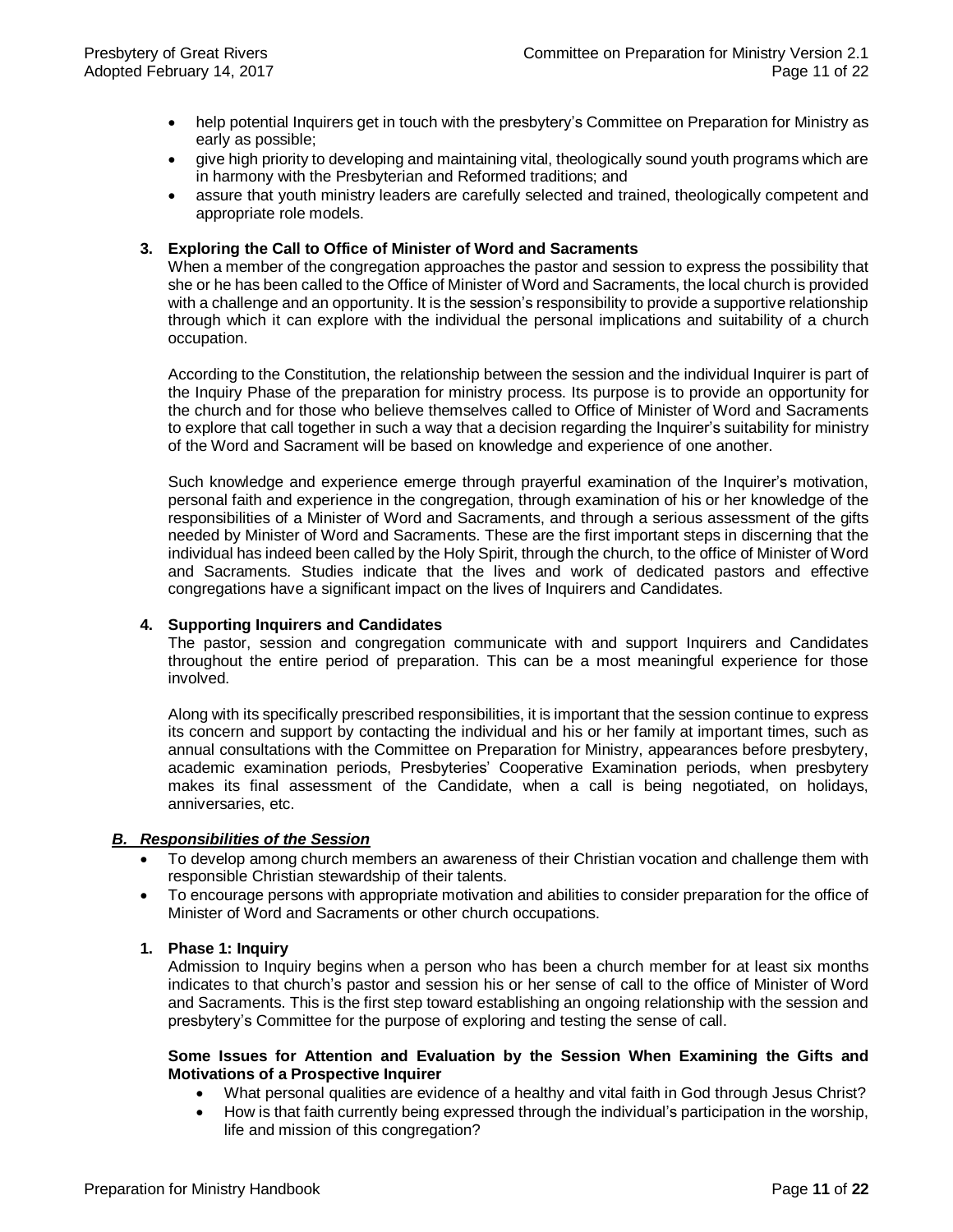- What various motivations impel the sense of call? (e.g., service to God and the world, compassion for God's children, guilt, the need for power and status)
- What real and potential talents for ministry are evident in this individual? (e.g., the ability to communicate, interpersonal skills, leadership or administrative abilities)
- What is the level and adequacy of the individual's academic interest, ability and motivations?
- What is the evidence of his or her physical health and stamina?
- What is the evidence of his or her emotional well-being?
- What is the evidence of his or her self-discipline?
- How does the individual plan to finance his or her education?

#### *Ask the applicant to complete Form 1A "Application to be enrolled by Presbytery as an Inquirer," Form 1B "Questions for Reflection," and Form 1C "Financial Planning for Theological Education"*

- Contact the Committee on Preparation for Ministry requesting orientation to the preparation for ministry process used in that presbytery.
- Meet with representative(s) of the presbytery's Committee on Preparation for Ministry to receive orientation in the preparation for ministry process. Ordinarily the orientation will take place prior to the presbytery enrolling the inquirer.

At this meeting distribute the applicant's completed Form 1 to session members for review prior to session's meeting with the applicant.

- Consult with the person requesting enrollment as an Inquirer and make a decision whether or not to endorse the applicant as an Inquirer.
- Appoint a Ruling Elder (or a group of persons including at least one elder) to act as liaison with the Inquirer and with the presbytery's Committee on Preparation for Ministry and to participate with the Inquirer and the Committee as they explore and evaluate his or her progress.
- Make a recommendation to presbytery, through the Committee on Preparation for Ministry, regarding the applicant's request to be enrolled as an Inquirer.

#### *Indicate session's endorsement or non-endorsement on Form 1D "Session Evaluation and Recommendation" and submit Forms 1A, 1B, 1C and 1D to the presbytery.*

- If the session, the committee or presbytery decides not to accept the individual's name for enrollment as an Inquirer at this time, the session continues to provide support, counsel and guidance to the individual as she or he seeks to discover an appropriate occupational expression of his or her Christian vocation.
- During the Inquirer Phase, the session participates with the inquirer and presbytery's committee in evaluating the Inquirer's growth and progress.
- For completion of the Inquiry Phase, the session meets with the Inquirer to review evidence indicating his or her readiness to proceed to Candidacy. This evidence includes personal interviews with the Inquirer, all consultation reports, the Inquirer's demonstration of adequate promise for ministry according to the expected outcomes.
- The session makes a decision regarding whether to recommend to presbytery that the Inquirer proceed to Candidacy Phase.
- The session pays for at least one third of the expenses associated with required career assessment.

#### *2. Transition from Inquiry to Candidacy*

When the Inquirer is ready for admission to Candidacy the session **fills out** *Form 5B "Session recommendation for Enrollment as Candidate"*

- *Indicate Session's endorsement or non-endorsement on the Inquirer's completed Form 5B"Session recommendation for Enrollment as Candidate" and submit to presbytery.*
- provides support and makes a statement, if requested, when she or he is examined by presbytery.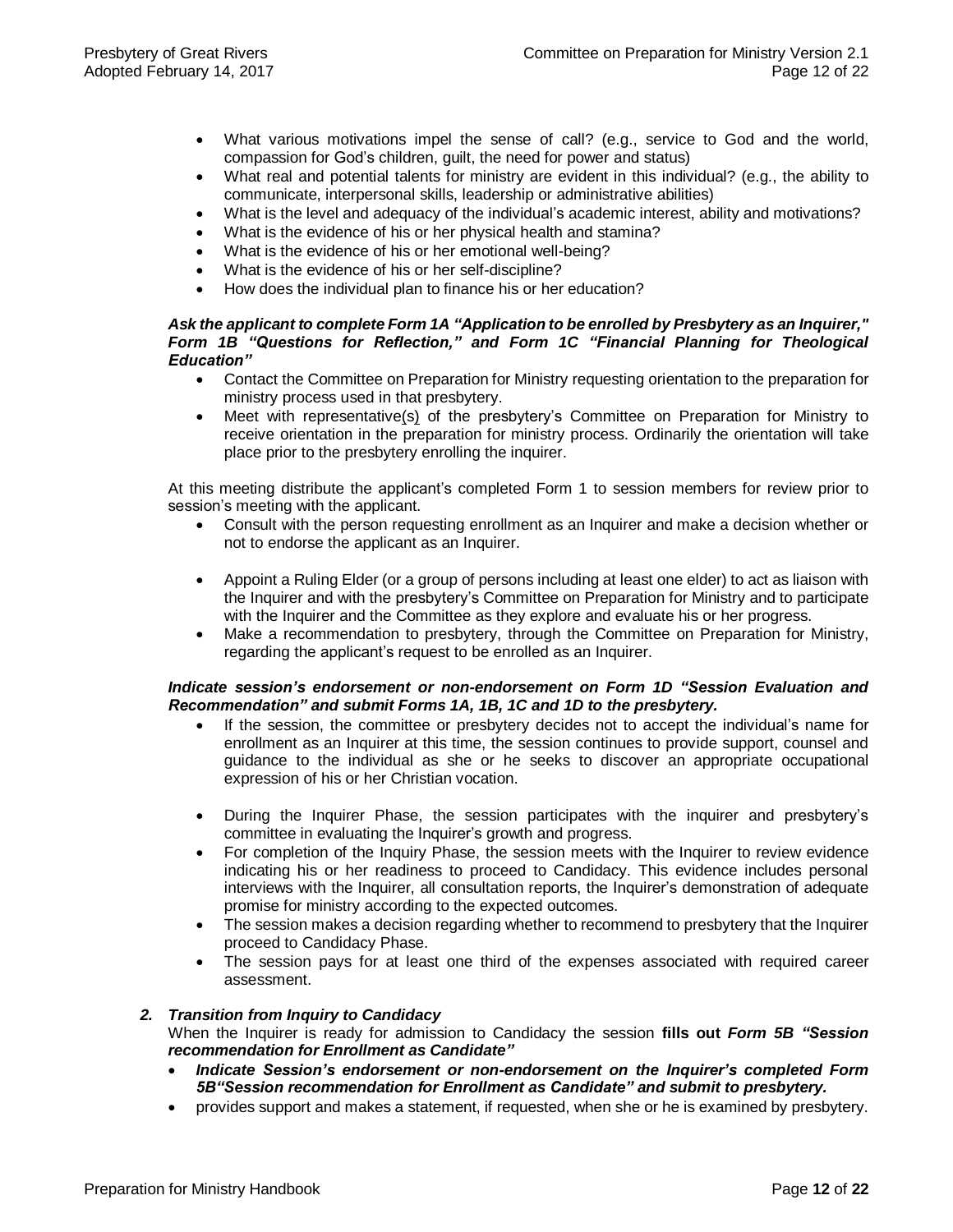• If the Inquirer is not received by presbytery as a Candidate at this time, the session continues to support, counsel and guide the individual as she or he seeks to discover an appropriate occupational expression of her or his Christian vocation.

#### **3. Phase 2: Candidacy**

- After the presbytery examines and votes to approve the Inquirer's becoming a Candidate, the Candidate and her or his session may request that a commission of presbytery conduct a service of reception in the presence of the Candidate's congregation.
- During Candidacy, the session provides support and pastoral care to the Candidate and her or his family, maintaining the liaison relationship with both the Candidate and the presbytery Committee.
- The session receives and reviews reports of each consultation.
- The session removes the Candidate's name from the church roll when notice is received of her or his ordination.

It is important to recall that the session acts as an advocate for both Inquirers and Candidates and through its moderator and presbytery commissioner(s), can call the presbytery's Committee on Preparation for Ministry to accountability in fulfilling its responsibilities.

## **III. THE PRESBYTERY**

#### *A. Role of the Presbytery*

The presbytery's ministry to the church is at the heart of the preparation for ministry process. The presbytery participates in providing support for the denomination's colleges and seminaries and provides a committee to work with individual Inquirers and Candidates. The presbytery elects persons to serve on the Presbyteries' Cooperative Committee on Examinations, and the presbytery guides Inquirers and Candidates and examines them for ordination.

The presbytery's ministry with individual Inquirers and Candidates takes place through the work of its Committee on Preparation for Ministry. As Ruling Elders and Minister of Word and Sacraments take on the demanding responsibilities of membership on this Committee, they share the rich satisfaction of helping men and women discern their calls and grow toward readiness for the office of Minister of Word and Sacraments. Their time, energy and commitment offer a significant contribution to the church's future ministry.

#### *B. Responsibilities of the Presbytery*

#### **1. Responsibilities of the Presbytery as a Whole**

- To provide a Committee on Preparation for Ministry or other groups to work with its Inquirers and Candidates and ensure that this committee has adequate support and resources. Committee members should be carefully selected, with planned tenure to assure continuity. While new members should receive careful orientation, regular training events or retreats should be provided for all committee members. Such training will enable committees to develop their own procedures for relationships with Inquirers and Candidates and help them establish their own criteria by which to measure individuals' development.
- To receive the committee's reports and recommendations regarding each applicant for Inquiry and Candidacy; enroll Inquirers and examine and vote whether to approve the Inquirer's becoming a Candidate.
- To record the name of each Inquirer and Candidate on its rolls and report this to the General Assembly Office.
- To receive reports of consultations.
- To grant exceptions and waivers to Preparation for Ministry requirements.
- To transfer Inquirers and Candidates to the care of other presbyteries.
- To remove the names of Inquirers and Candidates from its rolls when appropriate.
- To transfer Candidates for ordination when requested.
- To examine and ordain Candidates who have received a call to ministry and to report these ordinations to the appropriate General Assembly offices.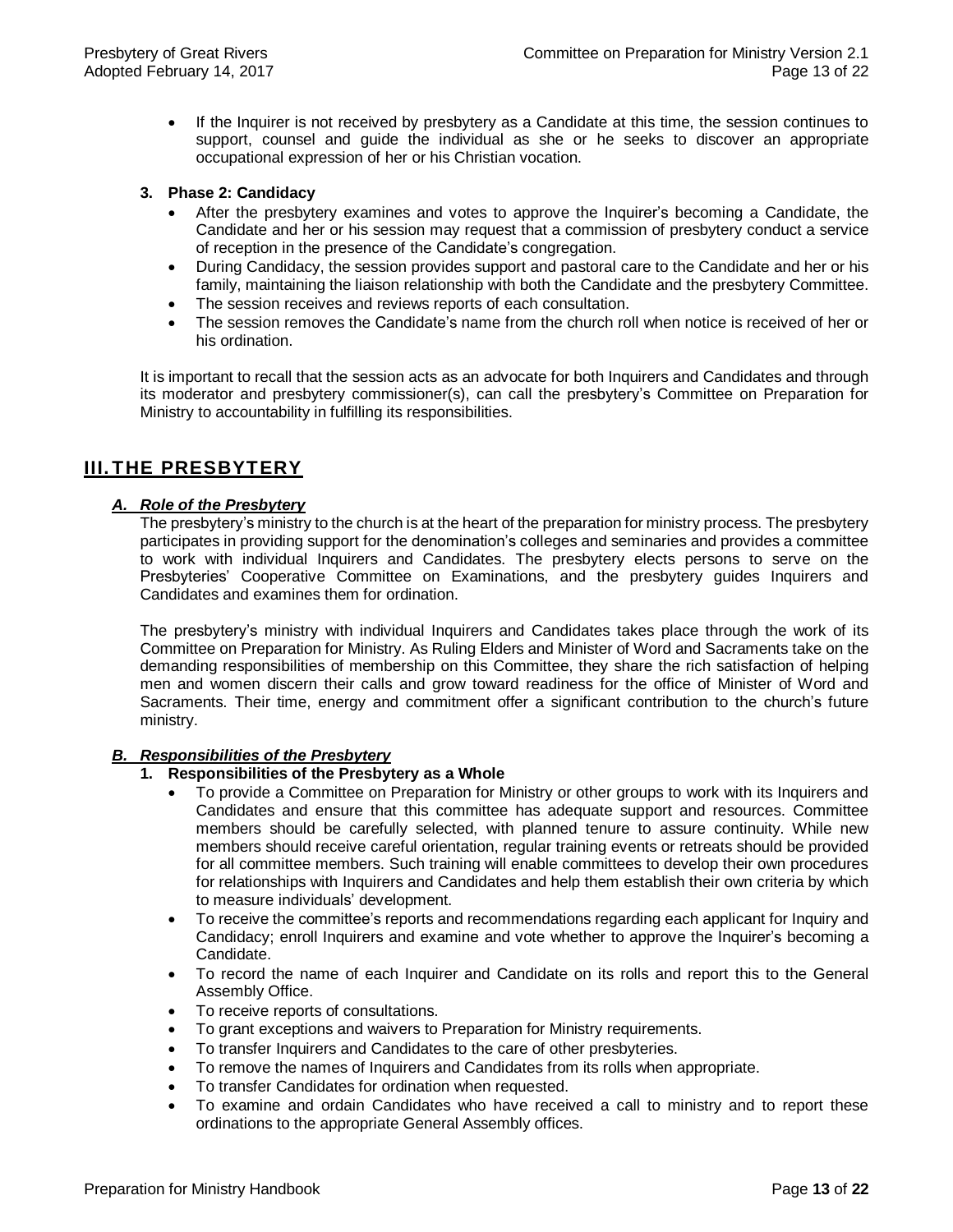#### **2. Responsibilities of the Presbytery through its Committee on Preparation for Ministry**

#### **a. Phase 1: Inquiry**

- When the Committee on Preparation for Ministry receives information from a session that a member of their church has indicated a desire to explore the personal implications of becoming a Minister of Word and Sacraments, one or more Committee members should meet with that session to explain the session's role and responsibilities during the preparation for ministry process. During this orientation, members of the session are encouraged to discern their own call and Christian vocation, and are informed about the particular evaluative criteria and procedures used in that presbytery and, with the Committee representatives, discusses ways the session and the Committee can work together most effectively.
- After the applicant has agreed to enter into a covenant relationship with the session and the presbytery's Committee on Preparation for Ministry and has received the session's endorsement for enrollment as an Inquirer, he or she meets for an interview with the Committee. The purpose of this initial interview is to allow the Committee to make a preliminary assessment of the applicant's motives, seriousness of intent and general suitability for the office of Minister of Word and Sacraments before deciding to recommend to presbytery that he or she be enrolled as an Inquirer.
- *Forms 1A "Application to be enrolled by Presbytery as an Inquirer," 1B "Questions for Reflection," and 1C "Financial Planning for Theological Education" are distributed to all Committee members for review prior to the meeting to acquaint them with the applicant.*
- After completing its interview and evaluation and making a decision, the Committee recommends to the presbytery whether to enroll the applicant as an Inquirer. When enrollment is recommended, the Committee on Preparation for Ministry should appoint from its membership an advisor liaison to work closely with the Inquirer. The Inquirer and session shall be informed of this action.

#### *Complete Form 2A "Report of Consultation Regarding Application to become an Inquirer"*

• committee reports and recommendations to Presbytery to enroll applicant as an Inquirer

#### *Use Form 2B, "Covenant Agreement and Inquirer Release" to formalize this relationship*.

- It is imperative that the roles, expectations and responsibilities of the Inquirer and Committee members be clarified and a covenant relationship be negotiated at the first interview or consultation.
- Throughout the Inquiry Phase, the Committee on Preparation for Ministry holds consultations with each Inquirer to explore the appropriateness of the office of Minister of Word and Sacraments as an occupational choice and to guide his or her development for that ministry. Each consultation focuses on goals for growth and development in each of five key areas: Education for Ministry, Spiritual Development, Interpersonal Relationships, Personal Growth and Professional Development.
- During each consultation, the Committee and the Inquirer assess what progress has been made toward fulfilling previously established goals in each of the five areas and together negotiate appropriate new goals. The Committee votes at each consultation whether the Inquirer will continue in the process.

At least 21 days prior to each consultation, the Inquirer completes and returns to the Committee Form 3, "*Pre-consultation report on development areas*," as a basis for discussion.

#### *Use Form 4, "Report on Consultation" for reporting purposes.*

- Specific considerations may guide the Committee's assessment of an Inquirer's suitability to prepare for the office of Minister of Word and Sacraments. Careful individual assessment may also help the Committee to recommend experiences to enhance the Inquirer's growth and development.
- Following action by the session and receipt of Form 5A, "Application to be enrolled by Presbytery as a Candidate," the Committee on Preparation for Ministry meets with the Inquirer to review evidence indicating whether or not he or she is ready to proceed to the Candidacy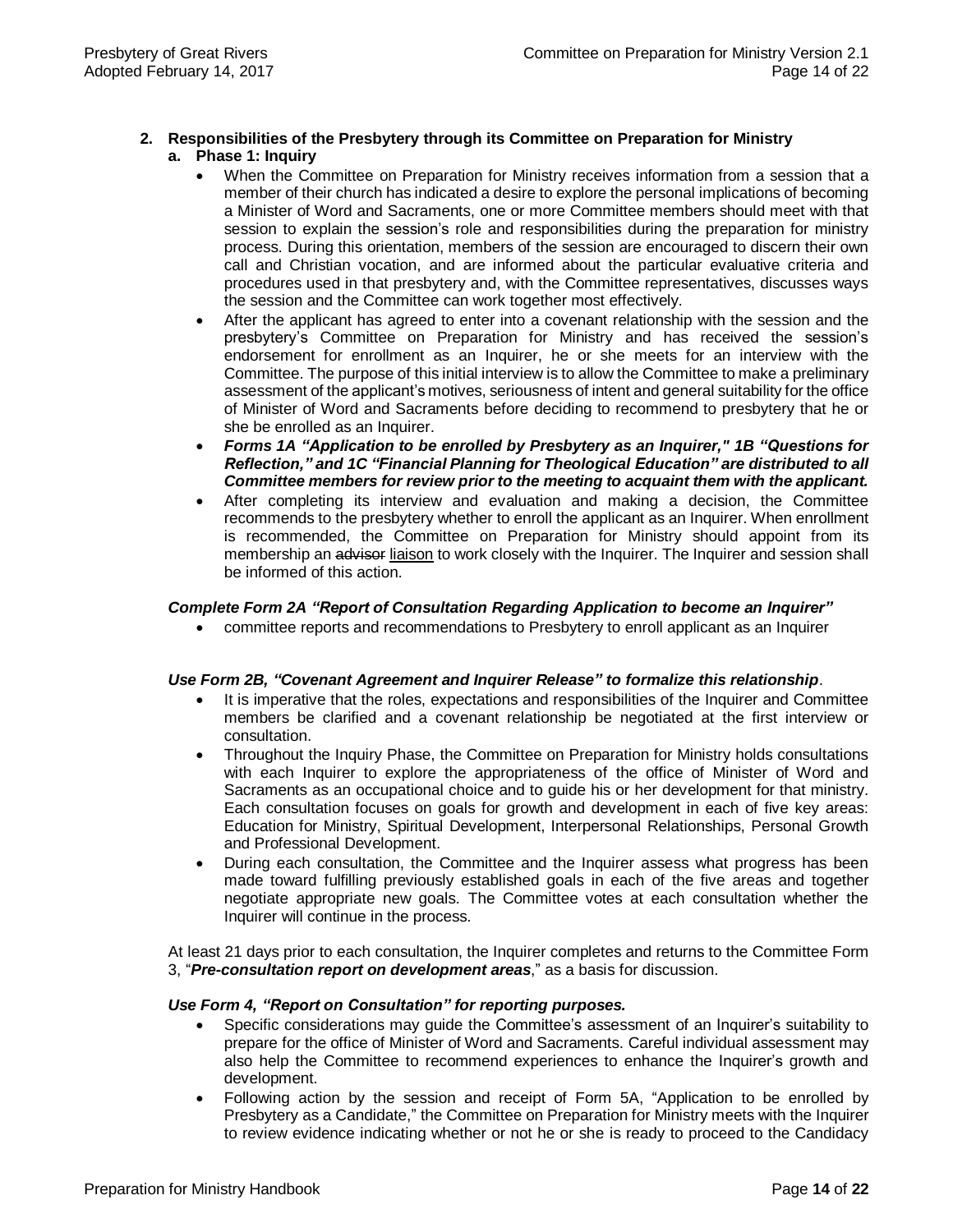Phase and has fulfilled all the expected outcomes for Inquiry and any other requirements agreed to in previous consultations.

- After considering the preceding evidence the Committee makes a recommendation to presbytery.
- Through its Committee on Preparation for Ministry the presbytery is responsible for continuing to guide and support both those whom it does and does not recommend to be enrolled as Candidates. Those who are denied Candidacy at this time should be helped through a group discernment process or a Ministry Development Center program to discover appropriate occupations through which they can fulfil their Christian vocation.

#### *Consultations*

The goals and expected outcomes of each of the five areas of growth provide the focus for each consultation. By using these goals the Committee can discover the Inquirer's current level of experience and achievement and, through guided conversations and appropriate new learning contracts, stimulate further growth in appropriate areas. **The Committee will decide for itself what signifies "growth" and how an Inquirer might show evidence of such growth**. Creativity should be used in thinking through these areas and goals with the individual Inquirer so that she or he does not see this experience simply as the writing of required papers in order to qualify for Candidacy.

#### *b. Some Considerations to Guide the Committee's Assessment of an Inquirer's Suitability to Continue Preparation for Ministry of the office of Minister of Word and Sacraments by proceeding to the Candidacy Phase.*

Personal Issues:

- How would you describe the Inquirer's commitment to God and to the world?
- How deeply does she or he demonstrate self-awareness?
- How does she or he demonstrate a sense of responsibility and self-direction?
- How does the Inquirer relate to people?
- How effective are her or his leadership skills?
- How does she or he seem to tolerate stress?
- Does the Inquirer appear to be open to the influence of others?
- How does she or he seem to relate to authority figures?

Educational issues:

- Does he or she demonstrate adequate academic skills?
- Is there sufficient motivation for scholastic achievement?
- Is she or he meeting the constitutional requirements?
- Does she or he have adequate experience in a local church or other context for experiential learning?
- Has she or he made appropriate theological education plans?

Situational issues:

- Are there financial obstacles?
- Are there health limitations?
- Are there family or spouse considerations?
- Are the Inquirer's present goals feasible and realistic?

Occupational issues:

- Is the Inquirer's blend of temperament, abilities, coping style, values and motivation suitable for the ministry of the Word and Sacrament?
- Should she or he consider a specialized ministry or alternate occupations?
- Does the Inquirer have a realistic understanding of the occupational demands and job opportunities in the ministry of the Word and Sacrament?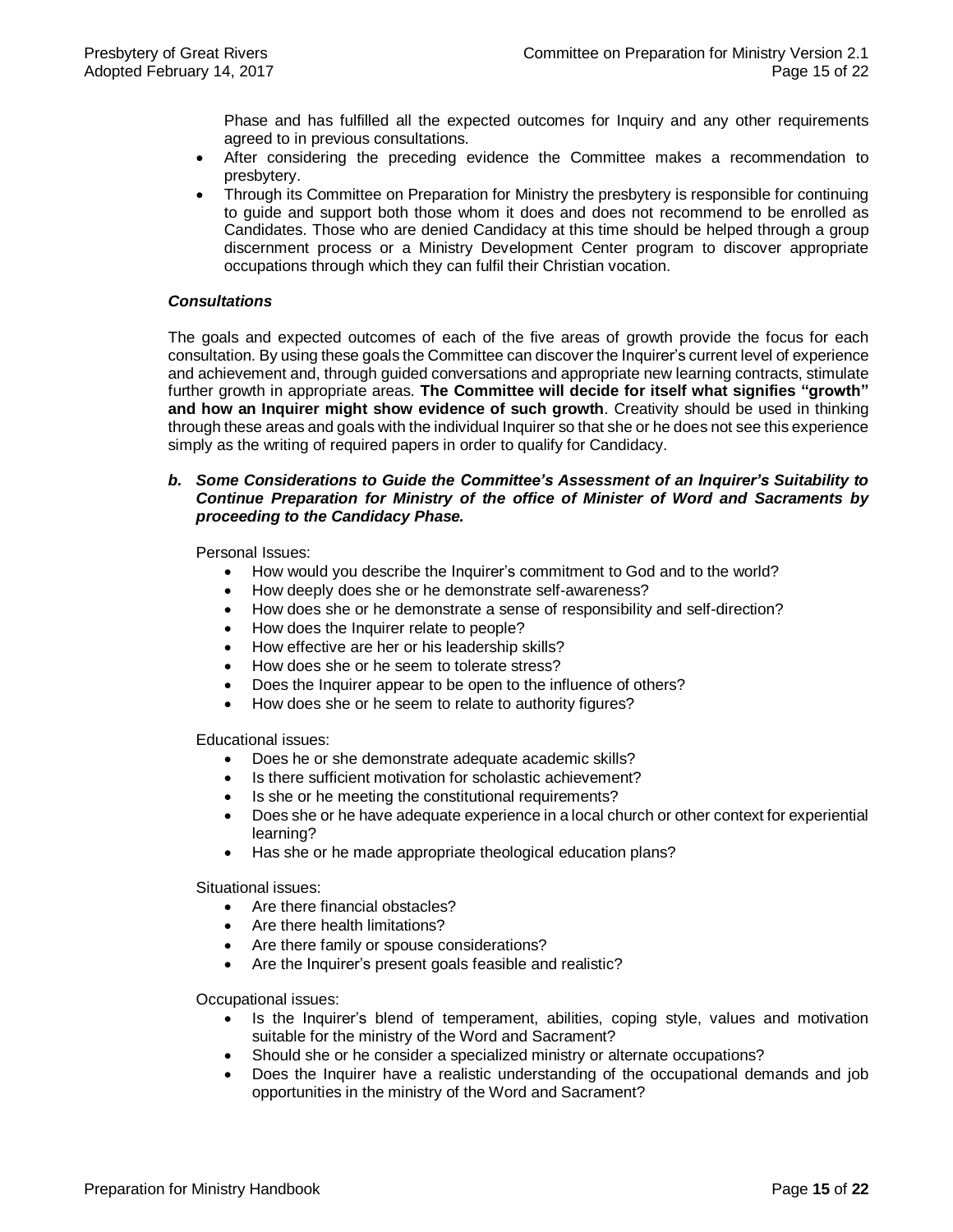#### **c. Phase 2: Candidacy**

Candidacy is a time of continuing pastoral guidance and support by the Committee on Preparation for Ministry. This shall be accomplished through the guidance and evaluation of candidates, using learning contracts within a context of supportive relationships."

The Committee on Preparation for Ministry receives and if the Committee decides to recommend moving to the Candidacy stage, the Committee fills out Form 5C "Report of Consultation to become a Candidate" and Form 5D "Covenant Agreement and Candidate Release."

- After the Committee on Preparation for Ministry completes its evaluation of the Inquirer and presents to the presbytery its report and recommendation as to whether the Inquirer should or should not be received as a Candidate, the Inquirer appears before the presbytery to be examined with respect to his or her Christian faith, forms of Christian service and motives for seeking the ministry.
- If the presbytery votes to receive the Inquirer as a Candidate, he or she is asked to respond to the "Candidacy questions to be used before Presbytery" in Section 3-1. A charge is given, the Candidate's name is recorded on the roll of Candidates and prayer is offered.
- Upon request, the presbytery may arrange for a service of reception to be conducted before the Candidate's congregation.

As with Inquirers, the presbytery, through its Committee on Preparation for Ministry, and the session, are responsible for continuing to guide both those whom it recommends for Candidacy and those whom it does not.

The presbytery continues its regular consultations with the Candidate through the Committee on Preparation for Ministry. As described in the Inquiry Phase, these consultations focus on goals in each of the five areas of growth and development.

As during Inquiry, planning for and evaluating growth during Candidacy and the negotiation of new learning contracts continue to involve the active participation of both the Candidate and the Committee.

The Candidate completes Form 3, "Pre-consultation report on development areas," and submits it at least 21 days prior to each consultation to provide the basis for discussion.

#### *Form 4, "Report on Consultation" is completed and signed by both the Candidate and the appropriate Committee person after each Consultation and becomes part of the Candidate's permanent file.*

Before seeking a call, and ordinarily in the final year of theological education, and before a Candidate may accept a call, the Committee on Preparation for Ministry meets with the Candidate for a final assessment of his or her readiness in all respects to receive a call.

- In conducting this assessment, the Committee focuses on the expected outcomes of Inquiry the excepted outcomes of Candidacy, on each of the requirements of certification and on any additional items negotiated between the presbytery and the Candidate.
- Evidence that the Candidate has achieved the expected outcomes is based on her or his academic performance and experience in supervised field education or other activities discussed and agreed upon by the Committee as relevant to preparation for the office of Minister of Word and Sacraments.
- The Committee completes its evaluation and reports to presbytery a summary of the final assessment along with the date the Committee certified the Candidate ready for examination for ordination, pending a call. When requested, the presbytery transmits this report to the presbytery of call.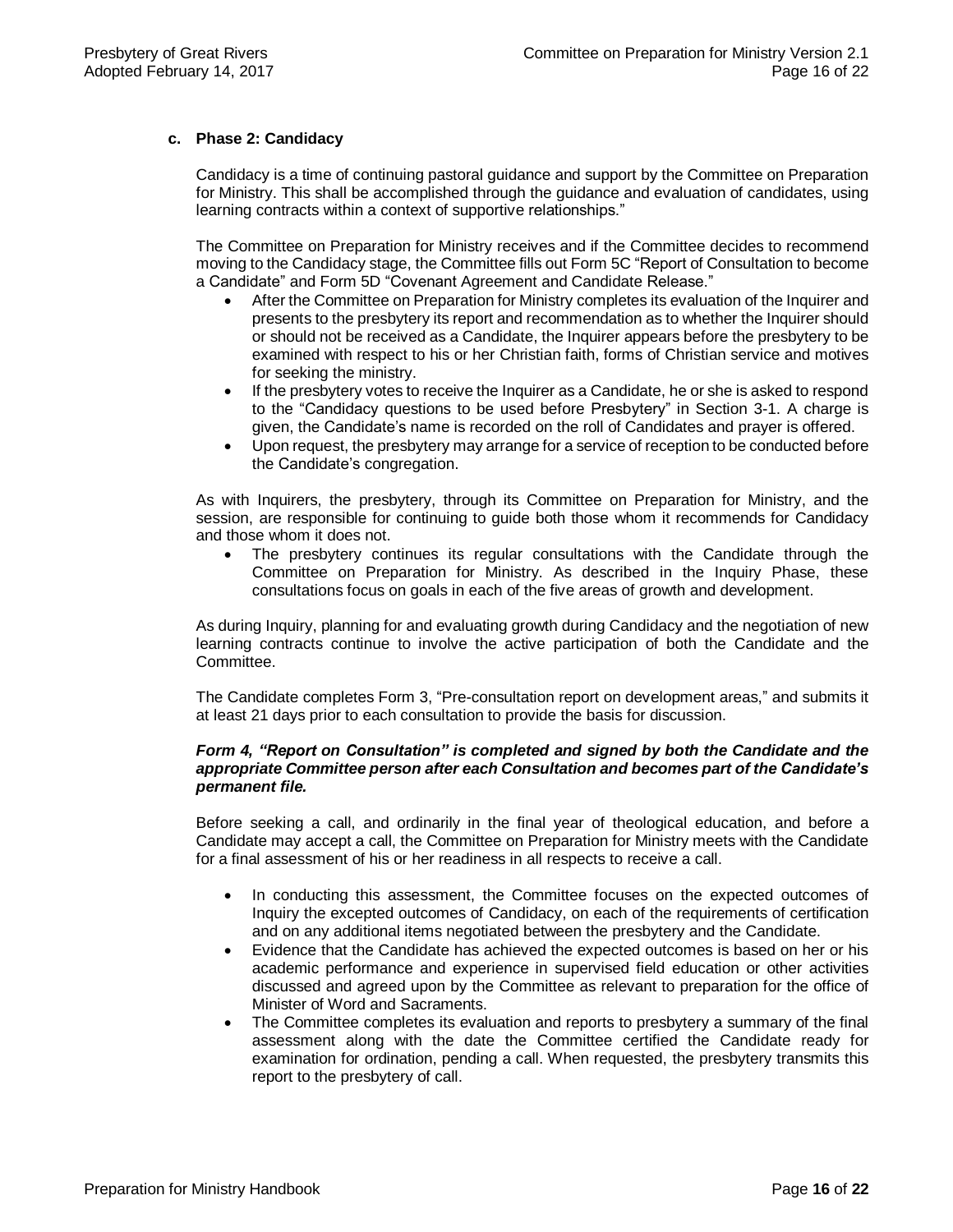#### *Use Form 6, "Summary Report of Final Assessment of Candidate's Readiness to be Examined for Ordination" to transmit this report.*

Upon completion of the preparation process the Candidate's file is either kept by the Committee (for a specified period of time) or given to the Candidate. In cases where the Candidate and Committee have dealt with highly sensitive issues that are a matter of record, the Committee may want to retain the Candidate's file.

## **VI.THE GENERAL ASSEMBLY**

#### *A. The Office of Vocation:*

- Provides guidance, consultation, and resource materials to presbytery Committees on Preparation for Ministry to assist them with vocational discernment and ministry preparation of Inquirers and Candidates.
- Provides appropriate vehicles to enable presbytery Committees on Preparation for Ministry to exchange resources, policies, and models for their ministry.
- Participates in synod and presbytery training events for members of Committees on Preparation for Ministry.
- Provides guidance to presbyteries on particular sections of the Book of Order that deal with preparation for ministry.
- Works through seminaries and presbytery Committees on Preparation for Ministry to encourage collaboration as they work with Inquirers and Candidates.
- Works with seminary staff and Inquirers and Candidates providing guidance on preparation for ministry, ordination exams, and the call process.
- Serves as liaison with the Ministry Development Council and its centers in support of preparation for ministry.
- Maintains and makes available a list of seminary contact persons and moderators of Committees on Preparation for Ministry.
- With the Presbyteries' Cooperative Committee, coordinates the development, administration, and grading of ordination examinations.
- Provides coaching to Candidates seeking their first call.

#### *B The Office of Financial Aid for Studies, administers scholarships and loans for those preparing for ministry.*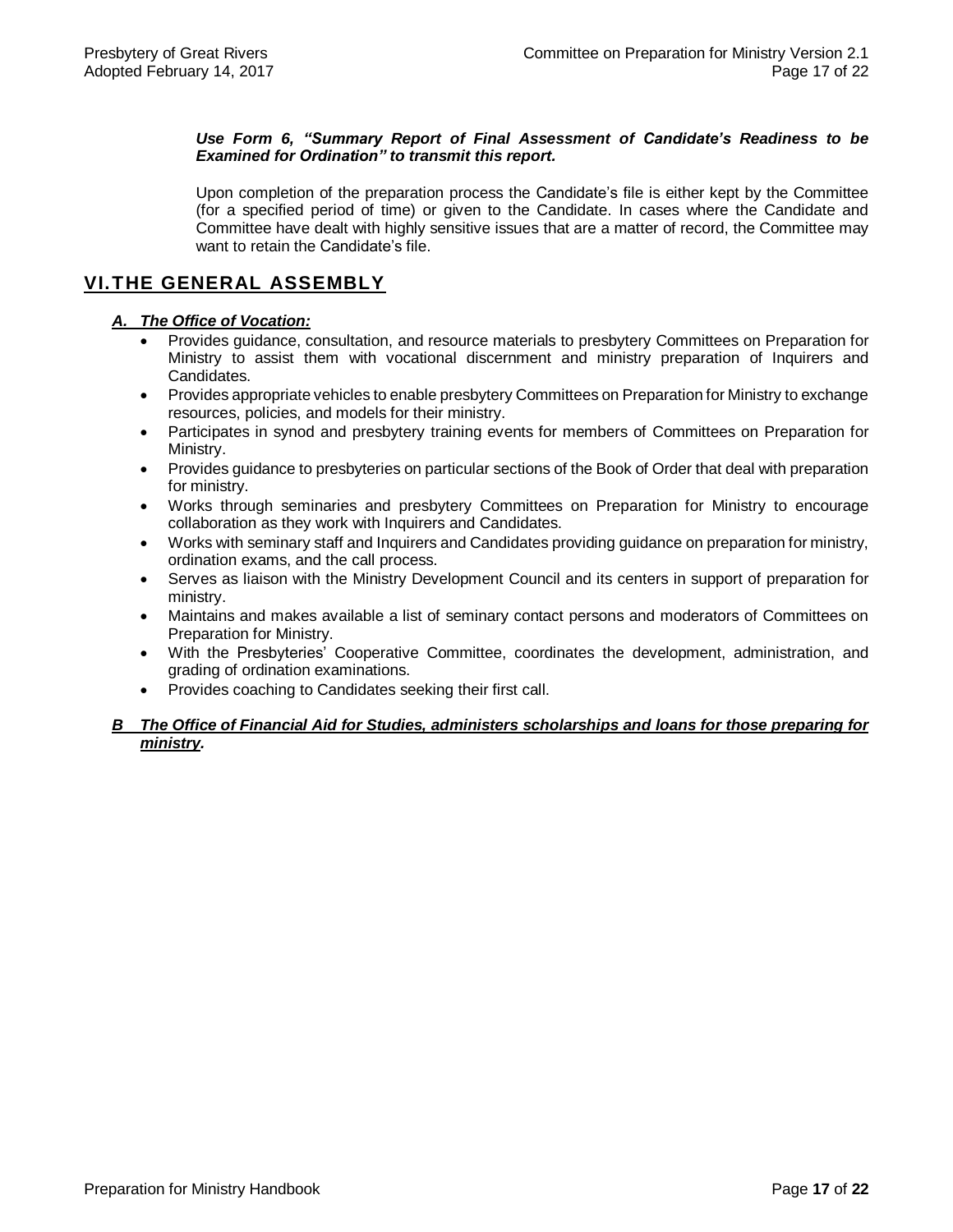*Section Three: A Listing of Resources*

## **I. RECOMMENDED LISTS OF QUESTIONS AND CRITERIA**

#### **A List of Questions for Session Inquiry Endorsement Interviews**

- What personal qualities are in evidence of a healthy and vital faith in God through Jesus Christ?
- How is that faith being expressed through the individual's participation in the worship, life and mission of this congregation?
- What various motivations impel the sense of call? (e.g., service to God and the world, compassion for God's children, guilt, the need for power and status)
- What real and potential talents for ministry are evident in this individual? (e.g., the ability to communicate, interpersonal skills, leadership or administrative abilities)
- What is the level and adequacy of the individual's academic interest, ability and motivations?
- What is the evidence of his or her physical health and stamina?
- What is the evidence of his or her emotional well-being?
- What is the evidence of his or her self-discipline?
- How does the individual plan to finance his or her education?

#### **A List of Outcomes for Inquiry**

- A statement of her or his understanding of Christian vocation in the Reformed tradition and how it relates to her or his sense of call;
- A statement of personal faith which incorporates an understanding of the Reformed tradition;
- An analysis of at least one concept from the personal faith statement regarding what it suggests about God, humanity and their interrelationships;
- A statement of what it means to be Presbyterian, indicating how that awareness grows out of participation in the life of a particular church;
- A statement of self-understanding which reflects the inquirer's personal and cultural background and includes a concern for maintaining spiritual, physical, and mental health; and
- A statement of her or his understanding of the task of Minister of Word and Sacraments perform, including an awareness of her or his specific gifts for office of Minister of Word and Sacraments and of areas in which growth is needed.

#### **A list of Questions for Candidacy**

- Do you believe yourself to be called by God to the office of Minister of Word and Sacraments?
- Do you promise in reliance upon the grace of God to maintain a Christian character and conduct, and to be diligent and faithful in making full preparation for this ministry?
- Do you accept the proper supervision of the presbytery in matters that concern your preparation for this ministry?
- Do you desire now to be received by this presbytery as a candidate for the office of Minister of Word and Sacraments in the Presbyterian Church (U.S.A.)?

#### **A List of Candidacy Interview Questions**

Personal Issues:

- How would you describe the Inquirer's commitment to God and to the world?
- How deeply does she or he demonstrate self-awareness?
- How does she or he demonstrate a sense of responsibility and self-direction?
- How does the Inquirer relate to people?
- How effective are her or his leadership skills?
- How does she or he seem to tolerate stress?
- Does the Inquirer appear to be open to the influence of others?
- How does she or he seem to relate to authority figures?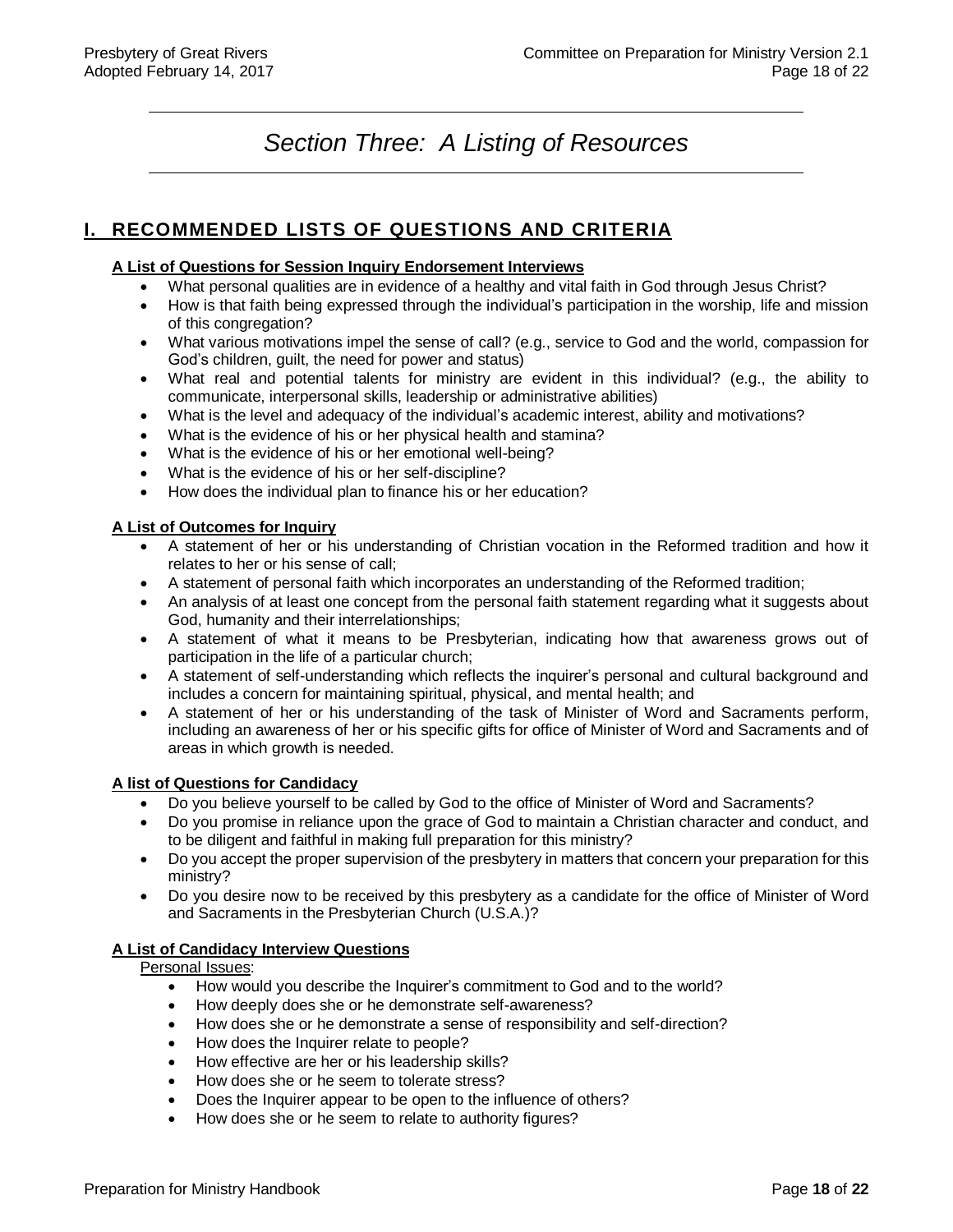#### Educational Issues:

- Does he or she demonstrate adequate academic skills?
- Is there sufficient motivation for scholastic achievement?
- Is she or he meeting the constitutional requirements?
- Does she or he have adequate experience in a local church or other context for experiential learning?
- Has she or he made appropriate theological education plans?

#### Situational Issues:

- Are there financial obstacles?
- Are there health limitations?
- Are there family or spouse considerations?
- Are the Inquirer's present goals feasible and realistic?

#### Occupational Issues:

- Is the Inquirer's blend of temperament, abilities, coping style, values and motivation suitable for the office of Minister of Word and Sacraments?
- Should he or she consider a specialized ministry or alternate occupations?
- Does the Inquirer have a realistic understanding of the occupational demands and job opportunities in the office of Minister of Word and Sacraments?

#### **A List of Candidacy Questions for Use Before Presbytery**

- Do you believe yourself to be called by God to the office of Minister of Word and Sacraments?
- Do you promise in reliance upon the grace of God to maintain a Christian character and conduct, and to be diligent and faithful in making full preparation for this ministry?
- Do you accept the proper supervision of the presbytery in matters that concern your preparation for this ministry?
- Do you desire now to be received by this presbytery as a candidate for the office of Minister of Word and Sacraments in the Presbyterian Church (U.S.A.)?

#### **A List of Outcomes for Candidacy**

- Presenting evidence of competence in the fields such as theology, Bible, polity, and Worship and Sacraments, of ministerial skill attested in the supervised practice of ministry;
- Presenting evidence of readiness to participate in a calling presbytery's plan for transition and of plans for
- Expressing theological views compatible with the confessional documents of the church;
- Expressing understanding of the meaning of the questions required for ordination (W-4.4003) informed by knowledge of the church in diverse settings;
- Revealing commitment to the office of Minister of Word and Sacraments within the Presbyterian Church (U.S.A.) with personal maturity, spiritual depth, and a capacity to respond to the needs of others, including colleagues in ministry;
- Presenting a written sermon, together with a description of the contemporary need to which it was addressed and an exegetical interpretation of the biblical material out of which the sermon arose. This sermon shall be preached before the calling presbytery or a committee thereof as a part of the appearance of the candidate.

### **II. DESCRIPTION OF FORMS USED IN THE PREPARATION FOR MINISTRY PROCESS**

All these forms are found online at http://oga.pcusa.org/section/mid-council-ministries/prep4min/forms-usedpreparation-ministry-process/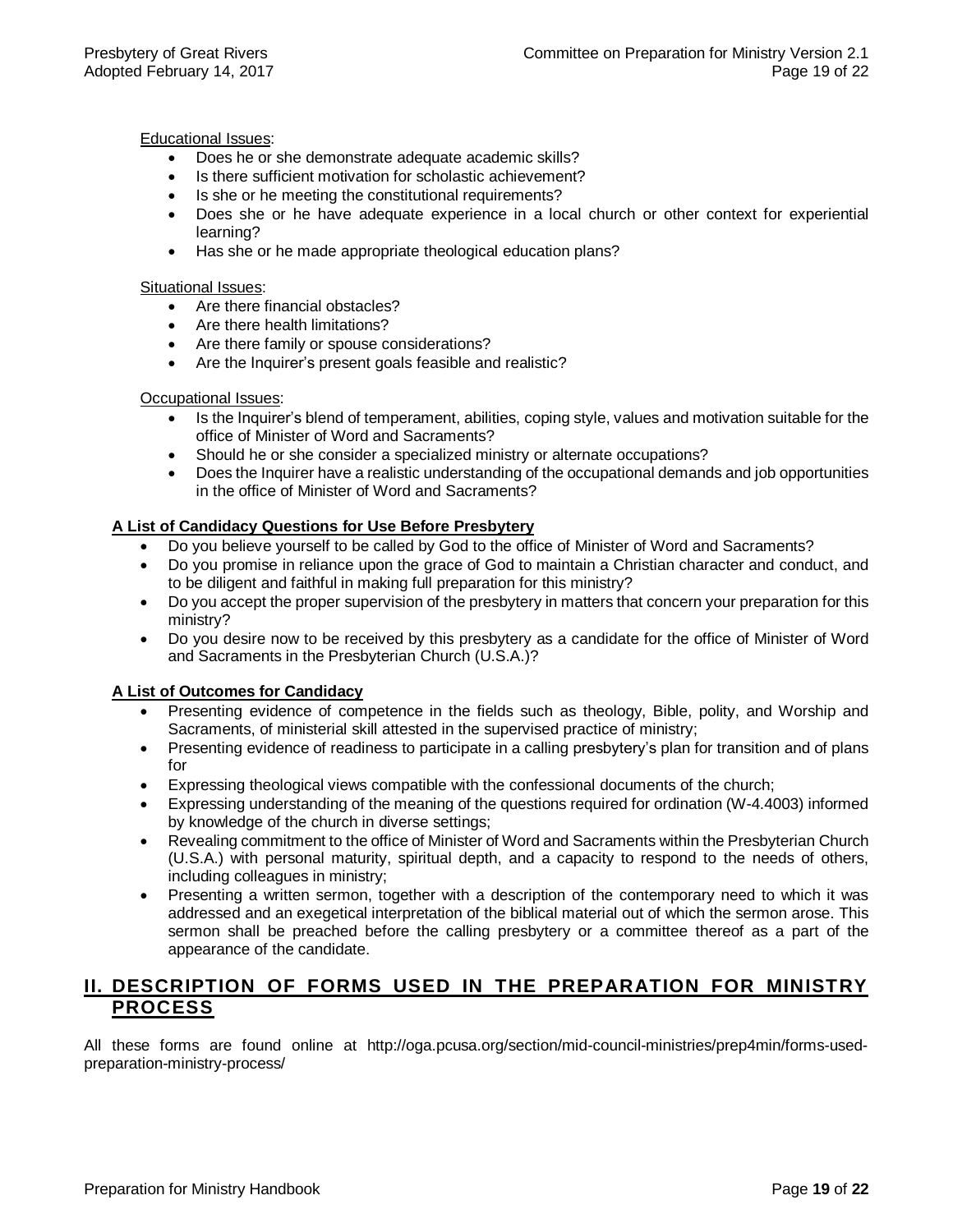#### **Form 1A** *"Application to be enrolled by Presbytery as an Inquirer"*

To be completed initially by the applicant seeking to be enrolled. Both the committee/commission overseeing preparation for ministry and the presbytery's actions regarding the application are recorded on this form. It provides basic information regarding the applicant's background, identity, and interests. This form includes a list of personal references.

#### **Form 1B "Questions for Reflection"**

These questions are to be completed by the applicant as a basis for direct discussion first with the session of the applicant's home church and later with the presbytery's committee/commission overseeing preparation for ministry.

#### **Form 1C "Financial Planning for Theological Education"**

Using basic information provided by the applicant, this spreadsheet automatically generates a projection of the applicant's financial resources and needs relative to the required seminary training.

#### *Form 1D "Session Evaluation and Recommendation"*

This form is completed by the applicant's session and forwarded along with the other application forms to the presbytery's committee/commission overseeing preparation for ministry. The form includes questions that may guide the session's discussion with the applicant and provide support for its recommendation to the committee/commission overseeing preparation for ministry.

#### **Form 2A "Report of Consultation regarding application"**

In addition to formulating its recommendation to the presbytery to enroll the applicant as an inquirer, the committee/commission overseeing preparation for ministry should also establish goals for the first year the new inquirer will be under care. This form records the growth objectives agreed to by the new Inquirer and the committee/commission overseeing preparation for ministry. The completed report is sent to the enrollee, the theological institution, and the sponsoring session.

#### **Form 2B "Covenant Agreement and Inquirer Release"**

A signed acknowledgement of the new covenant relationship entered into by the inquirer, the session and the committee/commission overseeing preparation for ministry. The inquirer release sets in motion an understanding that permits the committee/commission overseeing preparation for ministry to secure information necessary to make responsible decisions and recommendations.

#### **Form 3 "Pre-consultation report on development areas"**

This report, completed by the inquirer/candidate before each consultation, evaluates progress in accomplishing previously agreed-upon goals and objectives. The form requests a listing of completed courses, and includes specific questions to be addressed in each of the five growth areas.

#### **Form 4 "Report on Consultation"**

A summary report of the consultation, completed by the committee/commission overseeing preparation for ministry and the inquirer/candidate, that indicates developmental progress in the five key areas along with growth objectives agreed to for the next year. The completed report is sent to the inquirer/candidate, theological institution, and sponsoring session.

#### **Form 5A "Application to be enrolled by Presbytery as a Candidate"**

To be completed initially by the Inquirer seeking to be advanced to candidacy. The recommendations of the session and the committee/commission overseeing preparation for ministry along with the action taken by the presbytery are recorded on this form.

#### **Form 5B "Session recommendation for Enrollment as Candidate"**

This form is completed by the inquirer's session and forwarded to the presbytery's committee/commission overseeing preparation for ministry. Questions that may guide the session's discussion with the inquirer and provide support for its recommendation to the committee/commission overseeing preparation for ministry may be found in the "Advisory Handbook" on pages 39 - 41. Attach a letter explaining rationale for the session's action in light of inquirer's suitability.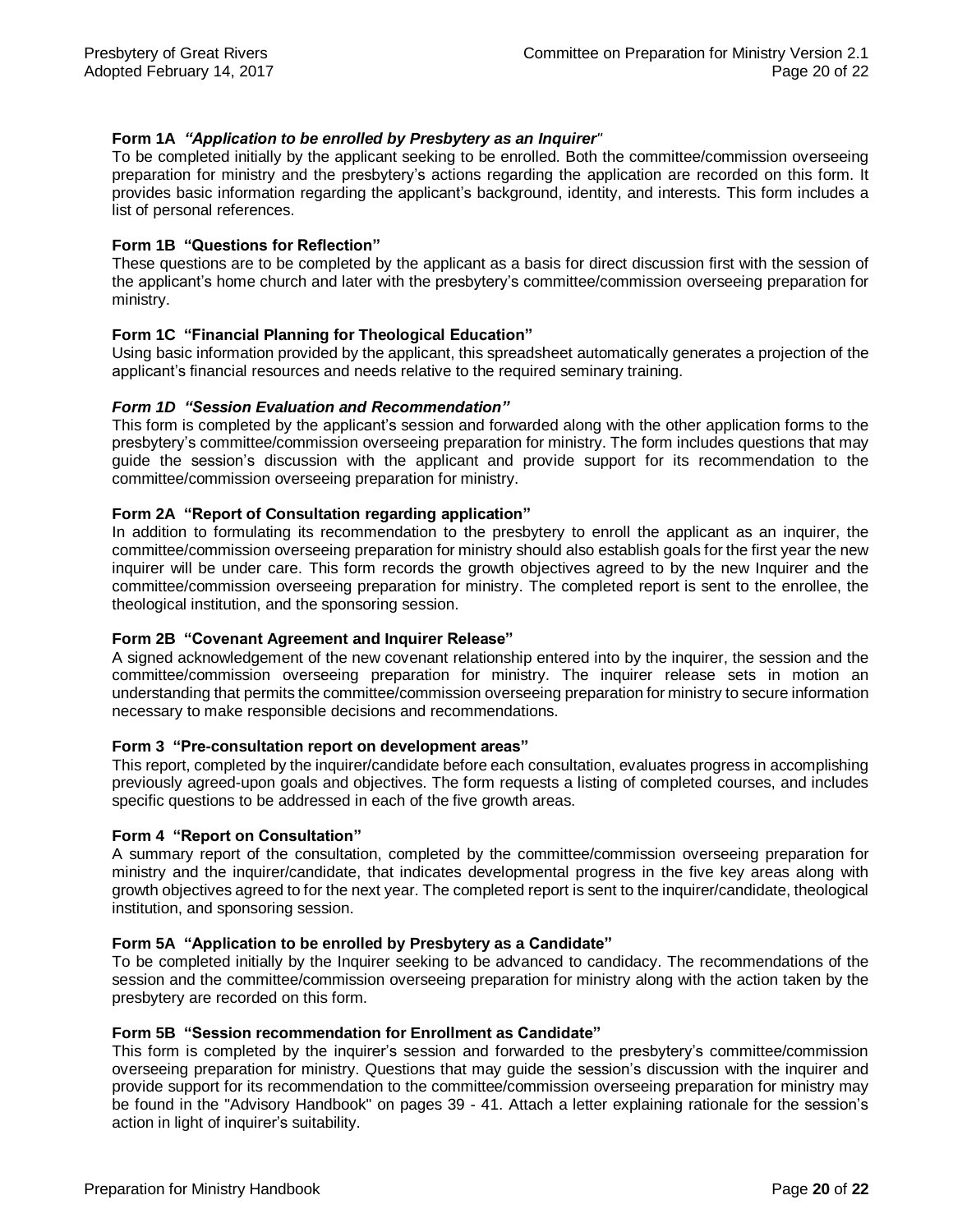#### **Form 5C "Report of Consultation to become a Candidate"**

A signed acknowledgement of the new covenant relationship entered into by the candidate and the committee/commission overseeing preparation for ministry. This form also establishes growth areas for candidate. The completed report is sent to the inquirer/candidate, theological institution, and sponsoring session.

#### **Form 5D "Covenant Agreement and Candidate Release"**

A signed acknowledgement of the new covenant relationship entered into by the candidate, the session and the committee/commission overseeing preparation for ministry. The candidate release sets in motion an understanding that permits the committee/commission overseeing preparation for ministry to secure information necessary to make responsible decisions and recommendations.

#### **[Form](http://www.pcusa.org/resource/form-6-summary-report-final-assessment/) 6 "Summary Report of Final Assessment"**

This form, completed by the committee/commission overseeing preparation for ministry, acknowledges that the committee/commission overseeing preparation for ministry of the candidate's presbytery has conducted a final assessment of the candidate's preparation and readiness to begin ministry. It certifies that she/he has successfully completed all requirements of the denomination and the committee/commission overseeing preparation for ministry and so is ready to be examined for ordination. It should be accompanied by supporting documentation that is identified on the form. (Since this report may need to be shared with another calling presbytery, all presbyteries should use this form as issued.)

#### **Online Reporting to Mid Council Ministries of the Office of the General Assembly**

Since January 2014 the Office of the General Assembly has exclusively used online management systems for presbyteries to report actions related to their inquirers and candidates. The system also provides direct access to senior ordination exams and their evaluations as well as Bible Content Exam results, and is to be used by presbyteries to report their ordination exam readers to the Presbyteries' Cooperative Committee on Examinations for Candidates (PCC). Both a "User's Guide" and a "Quick Reference Sheet" have been prepared to assist presbyteries in the use of the system.

#### **http://www.pcusa.org/resource/exam-system-users-guide/**